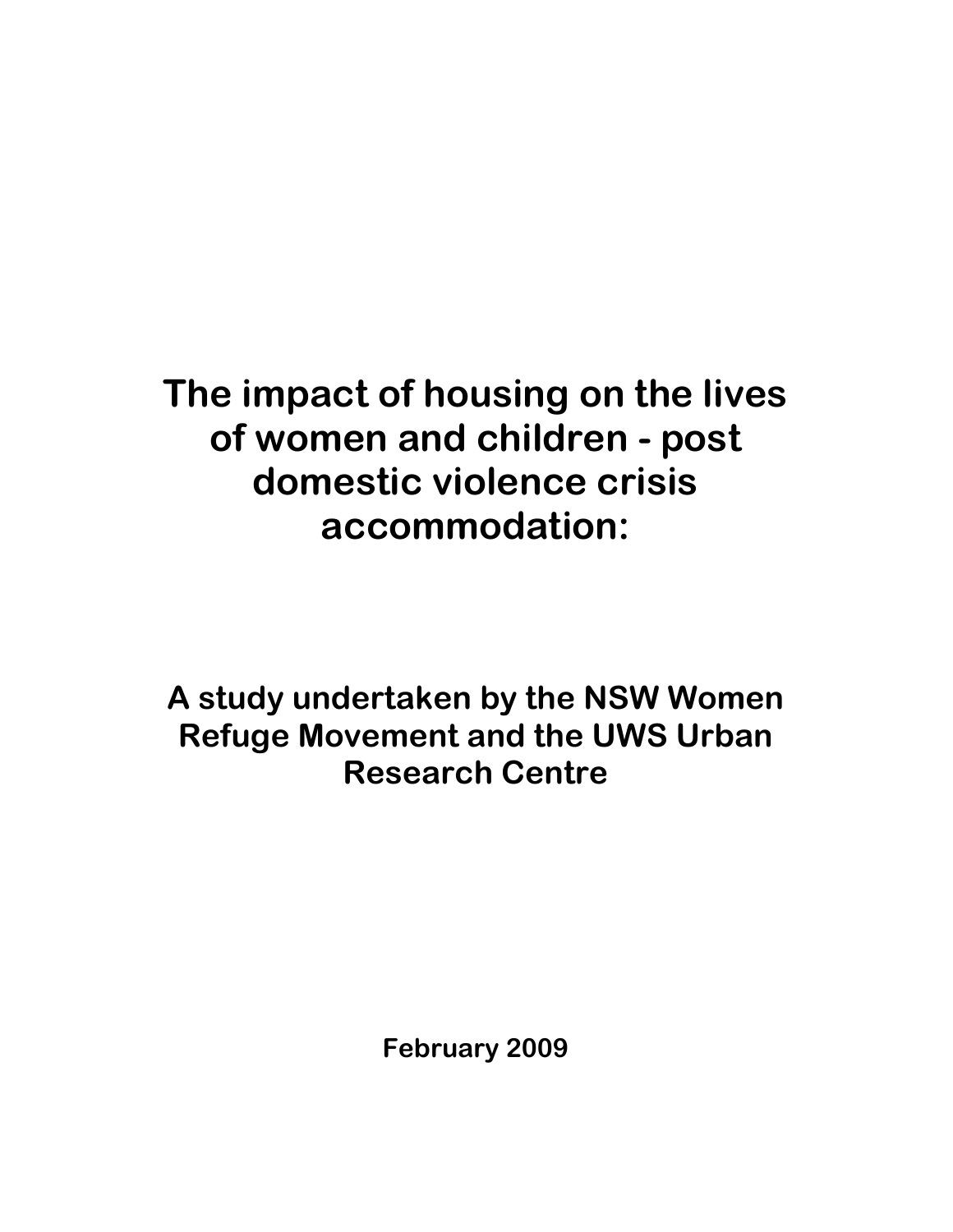#### NSW Women's Refuge Movement Resource Centre

Ms Taryn Champion, Policy Officer Ms Catherine Gander, Executive Officer On behalf of NSW Women's Refuge Movement Working Party Inc

#### UWS –URC

Dr. Olga Camacho Duarte, Research Office Professor Peter Phibbs, Academic Program Coordinator Dr Louise Crabtree, Research Program Coordinator Ms Margaret Kirkby, Research Assistant.

Acknowledgements:

The WRM and UWS would like to acknowledge and thank the women and refuges that supported this study through their participation. Thanks to Robyn Higgins for the front cover.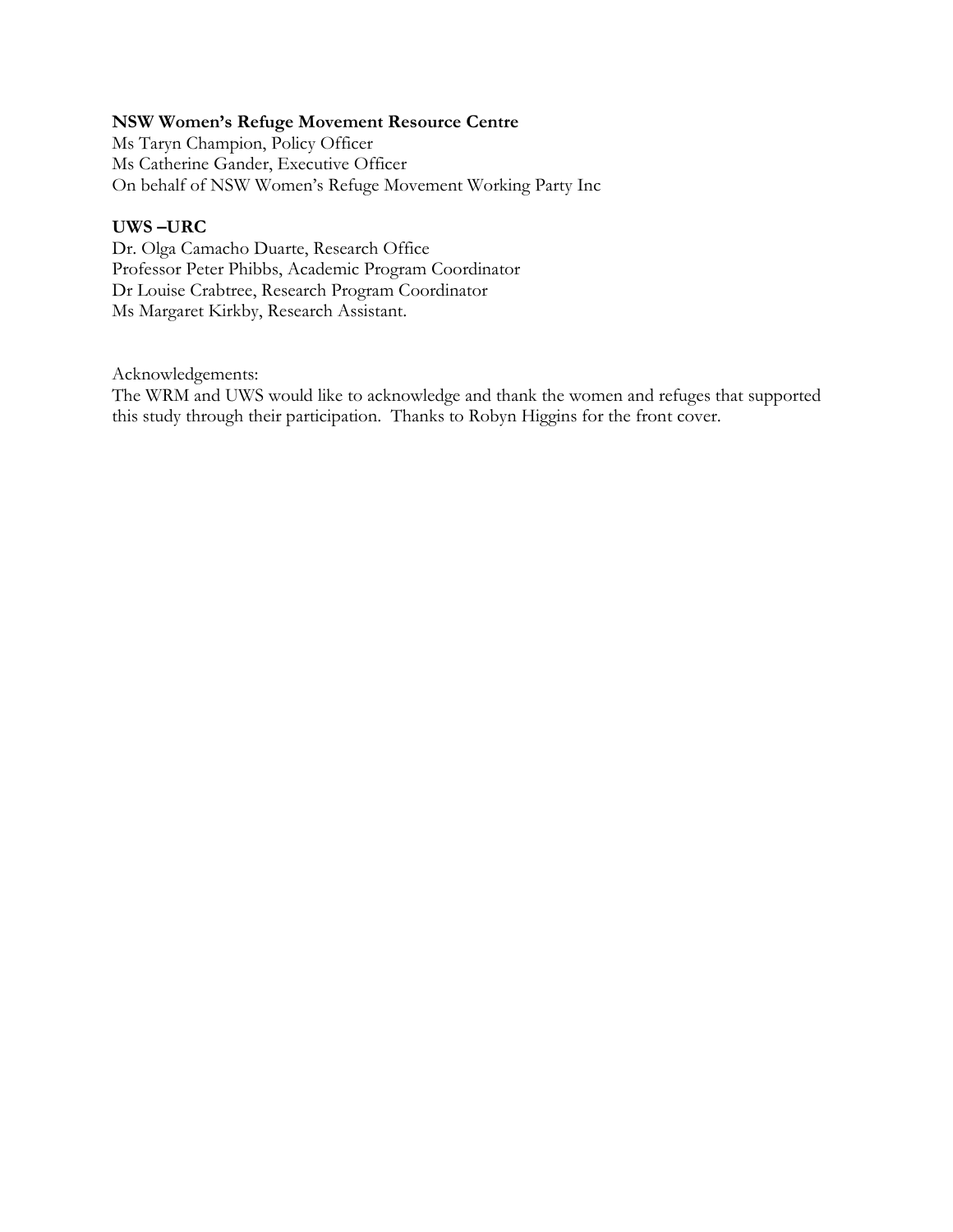## **Contents**

| 3. |     |  |  |
|----|-----|--|--|
|    |     |  |  |
|    |     |  |  |
|    |     |  |  |
|    |     |  |  |
|    |     |  |  |
|    |     |  |  |
|    |     |  |  |
|    |     |  |  |
|    |     |  |  |
|    |     |  |  |
|    |     |  |  |
|    |     |  |  |
|    |     |  |  |
|    | 5.3 |  |  |
|    | 5.4 |  |  |
| 6. |     |  |  |
|    |     |  |  |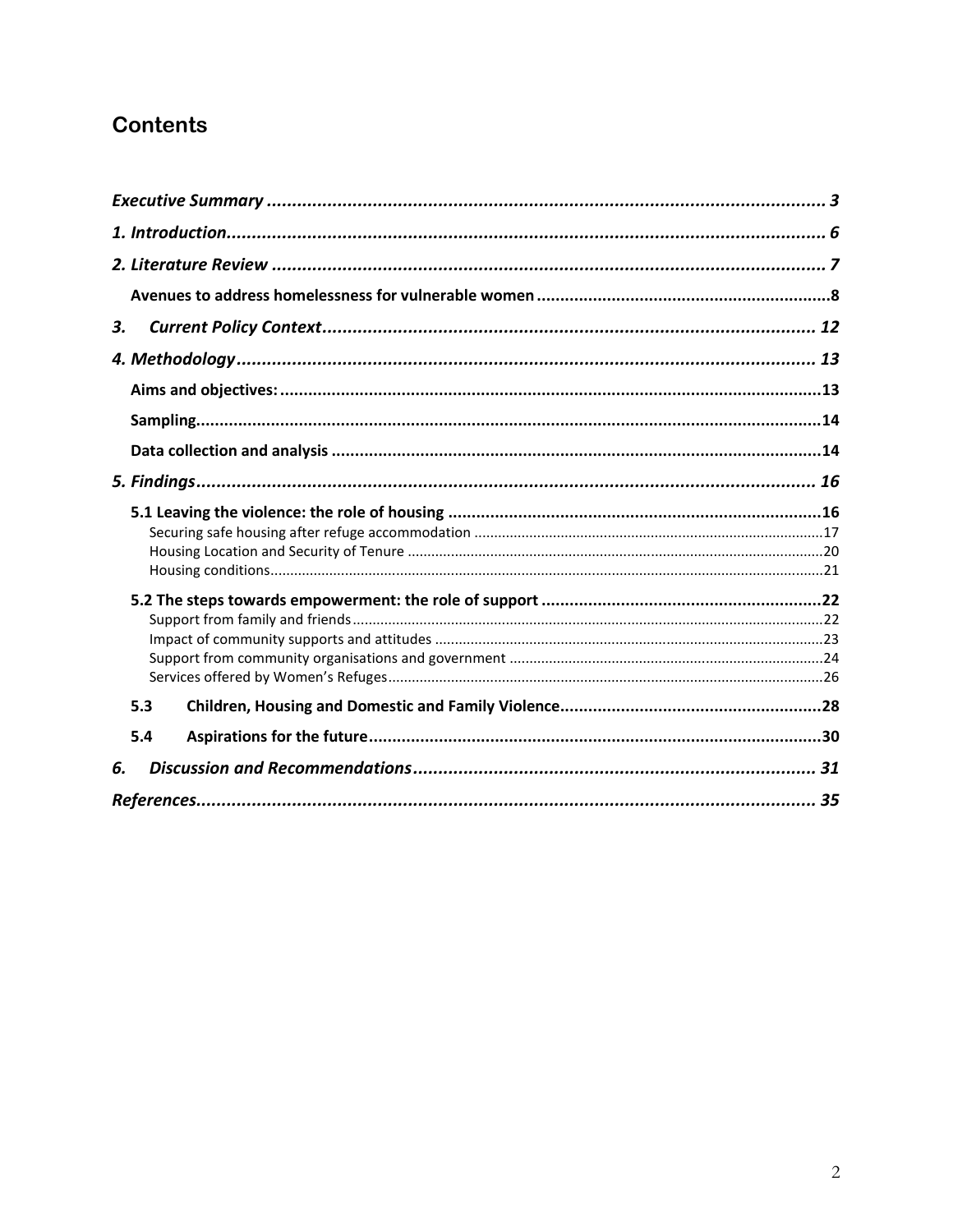## Executive Summary

"I think the main issue is when a woman is in domestic violence she thinks 'where am I going to go' and if she's got a house or like affordable housing like somewhere to go to when she escapes. For me…, this housing provided for me… it did so much for my wellbeing –I enrolled in TAFE… I am moving on with my life. I feel like I achieved something. If I didn't have this housing probably…, I would go on the other side and get depressed and isolate myself. I wouldn't be able to meet people and wouldn't even want to go... and that would then have an effect on my children and all… I think that's so significant like housing and wellbeing –I thing it is the most important thing"

Interviewee 1

This study is based on interviews with 12 women who had exited a women's refuge 6 months or more prior to the interviews. The twelve women ranged in age from 27 to 63 the most predominant age group was that of women in their 30's, the women had 40 children between them.

This research aimed to identify in general the impacts of housing on women and their children who experience domestic and family violence. The study investigated the quality and timeliness of appropriate housing provision and its link to women and children's wellbeing.

In general this study shows that housing for women and children who experience domestic and family violence deteriorated significantly. The key concerns were the affordability, length of stay, the physical condition of the housing, the neighbourhood, safety and the availability of maintenance. In some situations the poor condition of the housing put them in a compromising situation with DoCS in terms of the environment they were able to offer their children. Most of the participants who experienced difficulties reported that they were scared to complain or felt that they did not have the right to ask for anything better.

The interviews revealed the lengthy and fragmented processes the women experienced when attempting to obtain safe, secure and affordable housing. The processes involved moving between various types of accommodation that lacked security of tenure and/or failed to provide a sense of safety. The lack of stability generated through constantly 'moving places' directly impacted on the women's ability to attain a life free from violence.

Throughout the interviews it was evident that the safety and wellbeing of the children was a paramount concern for the women. The concerns ranged from ongoing fears for the safety of children in relation to the perpetrator, safety concerns for the children in relation to the neighbourhood, the impact of housing on the children's health and schooling.

In addition to these concerns several participants identified issues with child protection authorities. The findings from this study demonstrate how the interface between domestic violence and child protection responses can impact on housing. In some instances the initial child protection response was the direct cause of long-term homelessness.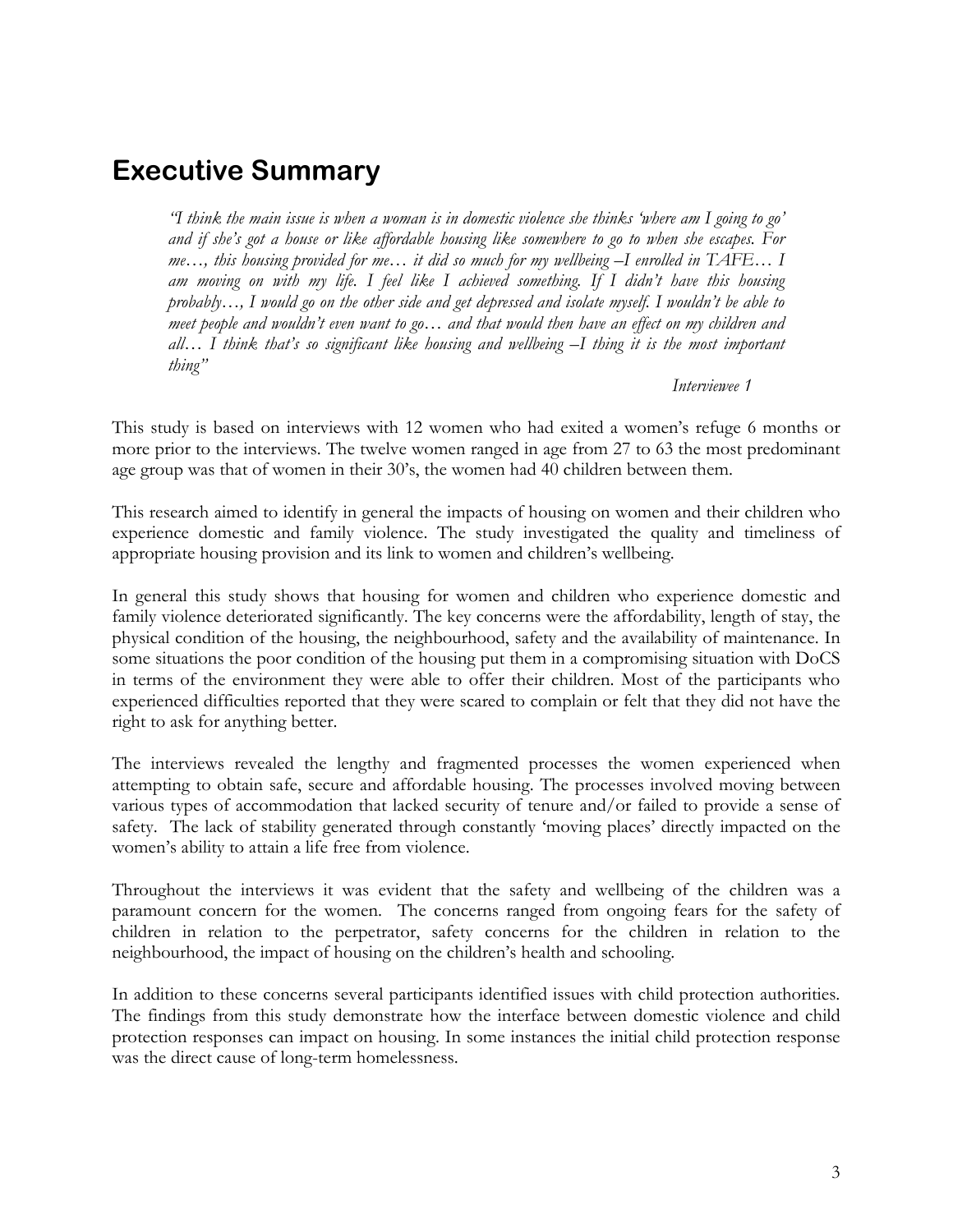Many of the women interviewed who accessed or attempted to access more affordable housing identified numerous barriers with administrative and bureaucratic processes that were complex, confusing and difficult to comply with. In a number of instances women had to stay on waiting lists for years because policies in relation to women and children experiencing domestic and family violence were not empathetic or consistently applied.

The women in this study had to navigate a range of complex service systems in an attempt to secure both, their own and their children's safety. In this process the role of support from various networks was a vital component. The women emphasised that the support refuges had provided significantly exceeded any of their original expectations. A majority of the participants in the study continued to seek support from the refuge long after they had left the accommodation of the service. The lack of integration between agencies, however, continued to threaten the women and children's pathways away from the perpetrator and the violence. The continuum of service provided by the refuges was pivotal in advocating, facilitating and coordinating other agencies support to the women and children.

In some cases the barriers to affordable and stable housing forced women to accept help from the violent ex-partner who was offering money or assistance in signing leases. As a result women and children experienced further violence and other abuse.

Over the past 12 to 18 months both the Commonwealth and the NSW Government have announced several policy initiatives and reform packages that have the potential to improve both the housing and non-shelter outcomes of women and children who have experienced domestic and family violence and subsequent homelessness

Domestic and family violence remains the primary cause for women and children accessing specialist homelessness services in NSW and nationally. The Commonwealth Government released the Homelessness White Paper: The Road Home: A National Approach to Reducing Homelessness in December 2008. The White Paper identified the need to expand programs that allow women and children to remain in the home once the perpetrator is removed. The NSW Women's Refuge Movement strongly supports this expansion. However, the White Paper acknowledged that this will not be a viable option for all women and children, hence there must also be a focus on transitioning women and children quickly out of women's refuges into safe and secure long term housing (Commonwealth of Australia, 2008, pp.33-4). One of the White Paper's interim targets for 2013 was a 20 per cent increase in the number of families that have experienced domestic and family violence who maintain or secure safe and sustainable housing (Commonwealth of Australia, 2008, p.18). In order to achieve this target it is recommended that a percentage of social and affordable housing stock be specifically allocated to women and children who are homeless because of domestic violence and family violence.

Current policy initiatives also offer an opportunity to address the support needs of children. As the White Paper notes the costs for not assisting children who access specialist homeless services, including women's refuges, is estimated to be \$1 billion per year, given the 22% increase in the number of homeless children since 2001 these costs look likely to increase significantly over time if their needs are not met (Commonwealth of Australia, 2008, p.10) In order to ensure that the needs of homeless children are better met it is recommended that brokerage funds be made available to women's refuges through the current policy initiatives.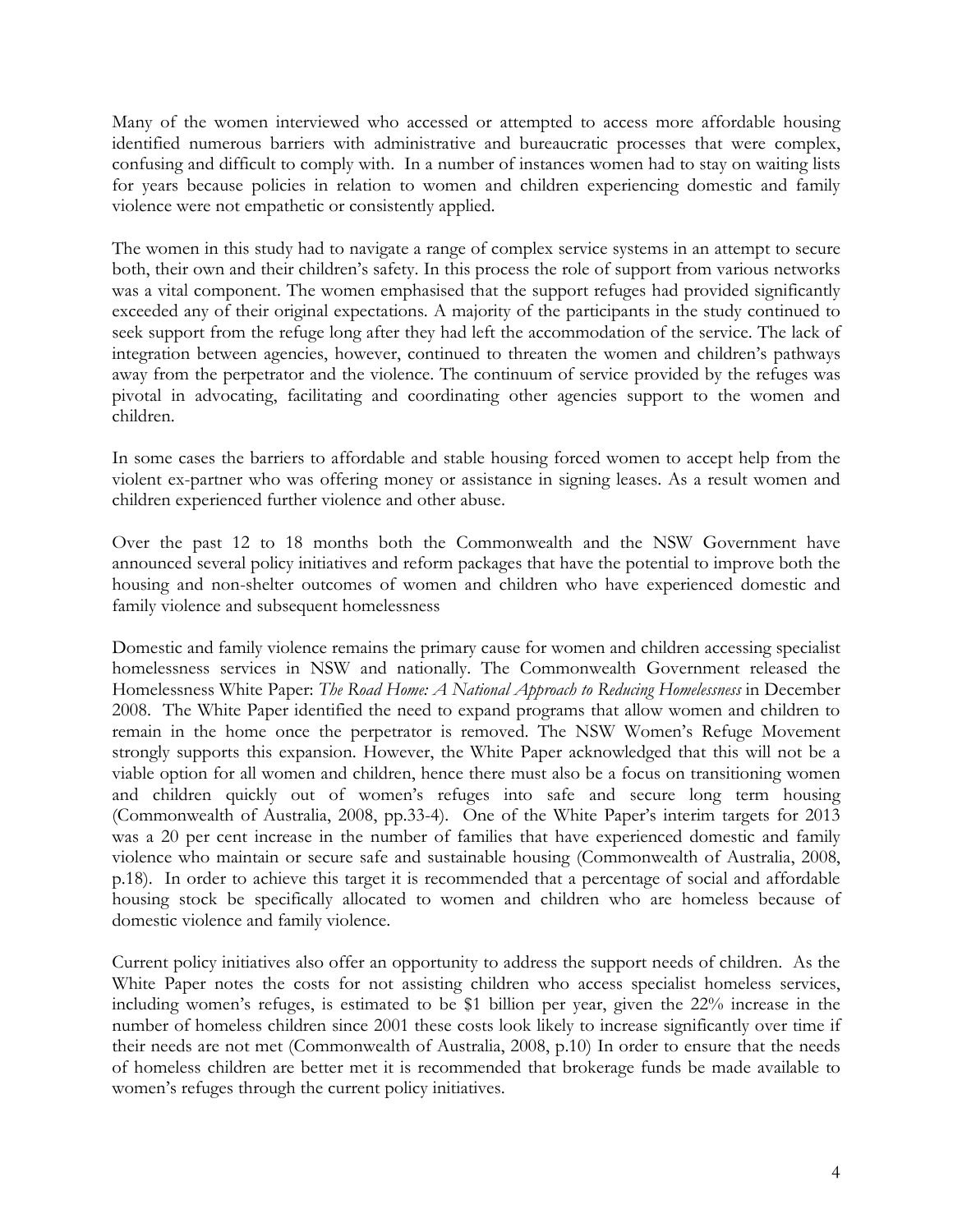A number of studies on feminist theory have explored the concept of home for vulnerable women, including women who have experienced domestic and family violence (Watson and Austerberry 1986; Boydell, Goering et al. 2000; Rollins, Saris et al. 2001; Owens 2003; Parker and Fopp 2004; Leith 2006). These explorations have noted that the voices of women and vulnerable people are not often taken into consideration for policy making and provision of services. This disconnection represents a challenge for providing vulnerable people with housing that contributes to their wellbeing.

The release of this study is timely as it provides policy makers with a richer understanding through the voices of women, of the critical importance of appropriate housing in improving the safety and wellbeing of women and children in NSW who experience homelessness as a result of domestic and family violence. The study provides some clear indications on what parts of the service system should be improved to reduce the level of homelessness caused by domestic and family violence, a task which both the Commonwealth and NSW Governments have committed themselves to addressing.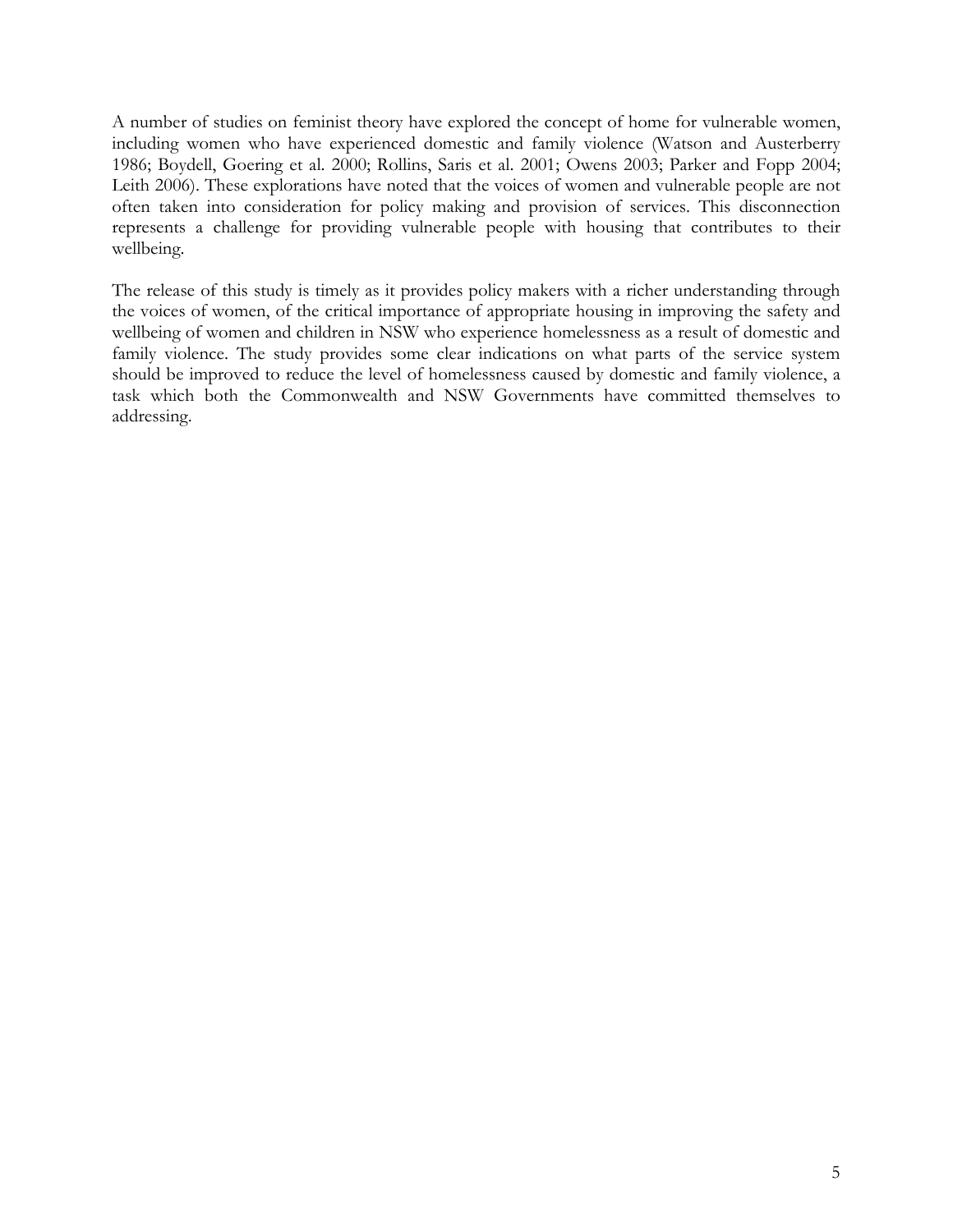## 1. Introduction

This study explored the links between housing provision and the wellbeing of women and children who had previously accessed crisis accommodation through women's refuges due to their experiences of domestic and family violence. The literature on women and domestic violence identifies secure and stable housing as a major contributor to women's wellbeing (Parker and Fopp 2004; Phibbs and Young 2005). More generally, housing is said to play a central role in everyday life; it is fundamental to the development of a sense of control over circumstances, social identity and social status (Dunn and Hayes 2000). One of the aims of the study was to identify the quality of housing provision for women who experienced domestic or family violence and to test the impact of housing and outcomes and women and children's wellbeing.

This study analyses the issue of housing in the context of women who have experienced domestic violence in NSW who have support and accommodation provided by women's refuges. The specific research questions were:

- How does the provision of housing influence the lives of women and their children exiting refuges?
- Which aspects of housing provision contribute to and/or detract from the wellbeing of women and children exiting refuges?

The research design involved a qualitative case study in which the process of women and their children moving from refuges to long term housing was examined. The method of collection was indepth interviews, which focused specifically on the women's housing experiences following refuge accommodation. The interviews did not ask about the domestic violence experiences per se.

The NSW Women's Refuge Movement Resource Centre is the central contact for the Women's Refuge Movement (WRM). The WRM is a network of women's refuges located across New South Wales. The purposes of refuges are to provide support and accommodation for women and children experiencing domestic violence. The WRM was created in the early 1970s following the establishment of the first Women's refuge in Australia. This organisation has contributed to changing the life of many women and their children through consistent and quality support to women and significant levels of advocacy work at government and interagency levels. They also provide advice and influence policy and legislation (www.wrrc.org.au). Throughout years of work with and for women and children experiencing domestic violence, the WRM has identified a series of issues that need further research and analysis. This study covers such an issue.

This study gathers first hand empirical information about the outcomes for women and children who have been previously accommodated in women's refuges. The study complements the existing quantitative data on the issue (such as NDCA reports on Supported Accommodation Assistance Program (SAAP) statistics). It is hoped that this study will benefit policy makers and program development by providing a source of new empirical knowledge.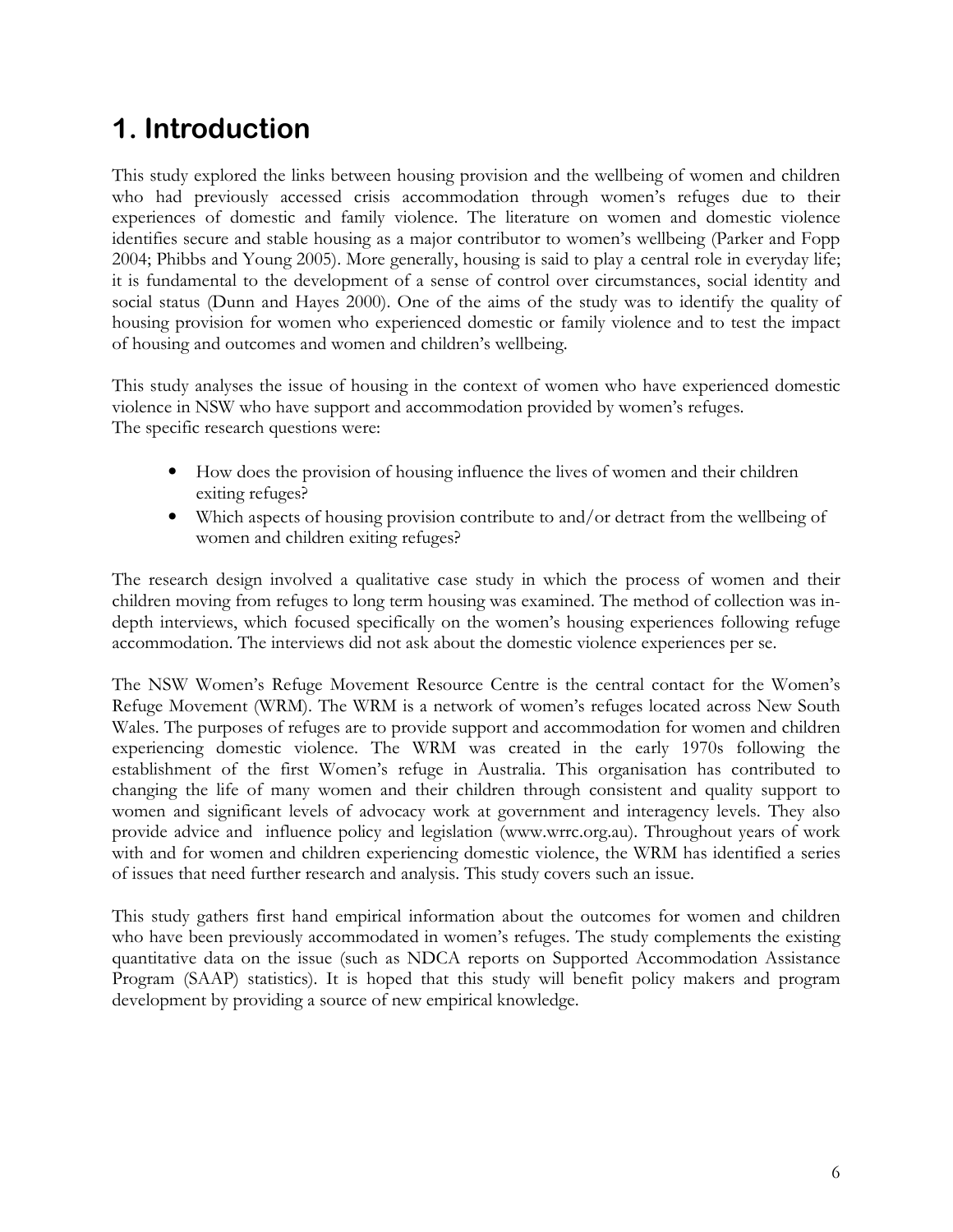## 2. Literature Review

Recent research provides a variety of useful material about the current Australian housing crisis, with problematic issues such as housing affordability, the complexity of the rental market and homelessness (see, for example, Milligan and Yates et al., 2007). Those most affected by this housing crisis are the poor, vulnerable, and disadvantaged, among them, women and children who have experienced domestic and family violence. Women and children's vulnerability to homelessness due to domestic and family violence has consistently been highlighted by Supported Accommodation Assistance Program, (SAAP) data. International studies have also found that domestic violence is one, if not the main cause of homelessness (Watson and Austerberry 1986; Metraux and Culhane 1999; Rollins, Saris et al. 2001; Baker, Cook et al. 2003; Strand-Huntchinson and Weeks 2004; Auh, Cook et al. 2006)

In NSW, during 2006/07 SAAP supported 31850 clients of which 59% were female. Additionally SAAP provided support to 16900 accompanying children (Australian Institute of Health and Welfare [AIHW], 2008, p.5 & p.9). The most common reason for accessing SAAP services was domestic violence and family violence (AIHW, 2008, p.16). The data are even more pronounced when examining the main reason for women seeking SAAP services, with 55% of women with children and 40% of women alone over 25, identifying domestic and family violence as their main reason for seeking assistance (AIHW, 2008, p.19). Indigenous Australians are over-represented in the client population of SAAP, accounting for 18% of SAAP clients. One in 14 Indigenous women access SAAP (AIHW, 2009, pp.5-6). The proportion is significantly higher for younger Indigenous women with 1 in 8, 20 – 24 year olds and 1 in 9, 25-34 year olds becoming SAAP clients (AIHW, 2009, p.6). Thirty eight per cent of SAAP support periods to Indigenous clients were provided by agencies targeting women and children escaping domestic or family violence (AIHW, 2009, p. 15). For 38% of Indigenous women the main reason for seeking assistance was domestic and family violence (AIHW, 2009, p.17).

Despite such a large percentage of SAAP clients seeking assistance due to domestic and family violence, turn-away figures for SAAP services indicate that 1 in every 2 women and children making new requests for accommodation at SAAP agencies targeting women and children escaping domestic and family violence were turned away (Australian Institute of Health and Welfare, 2008a, p.58). The level of unmet demand for women's refuges is exacerbated by women and children's lack of safe and affordable long term housing options (Tually, Faulkner, 2008, pp. 43-45). Literature highlights that the demand for SAAP and other accommodation and support could be greater than demand figures suggest as many women seek other means for refuge from domestic and family violence (Tually, Faulkner et al., 2008, p.14).

A robust body of literature has explored the link between domestic violence and homelessness from different perspectives. A number of academic studies, agency and government reports have explored the avenues in alleviating the problem of homelessness for women (Neil and Fobb 1994; Nunan and Johns 1996; Bartholomew 1999; Metraux and Culhane 1999; Rollins, Saris et al. 2001; Baker, Cook et al. 2003; Owens 2003; Tually, Faulkner et al, 2008). There is no singular pathway to homelessness for women who experience domestic and family violence. Broadly, however the literature recognises that it is safety concerns the primarily drive most women and children into homelessness (Tually, Faulkner, 2008, p.16). Many of the women reach a crisis point where her fear for their or their children's safety necessitates them leaving (Tually, Faulkner, 2008, p.16). Two of the key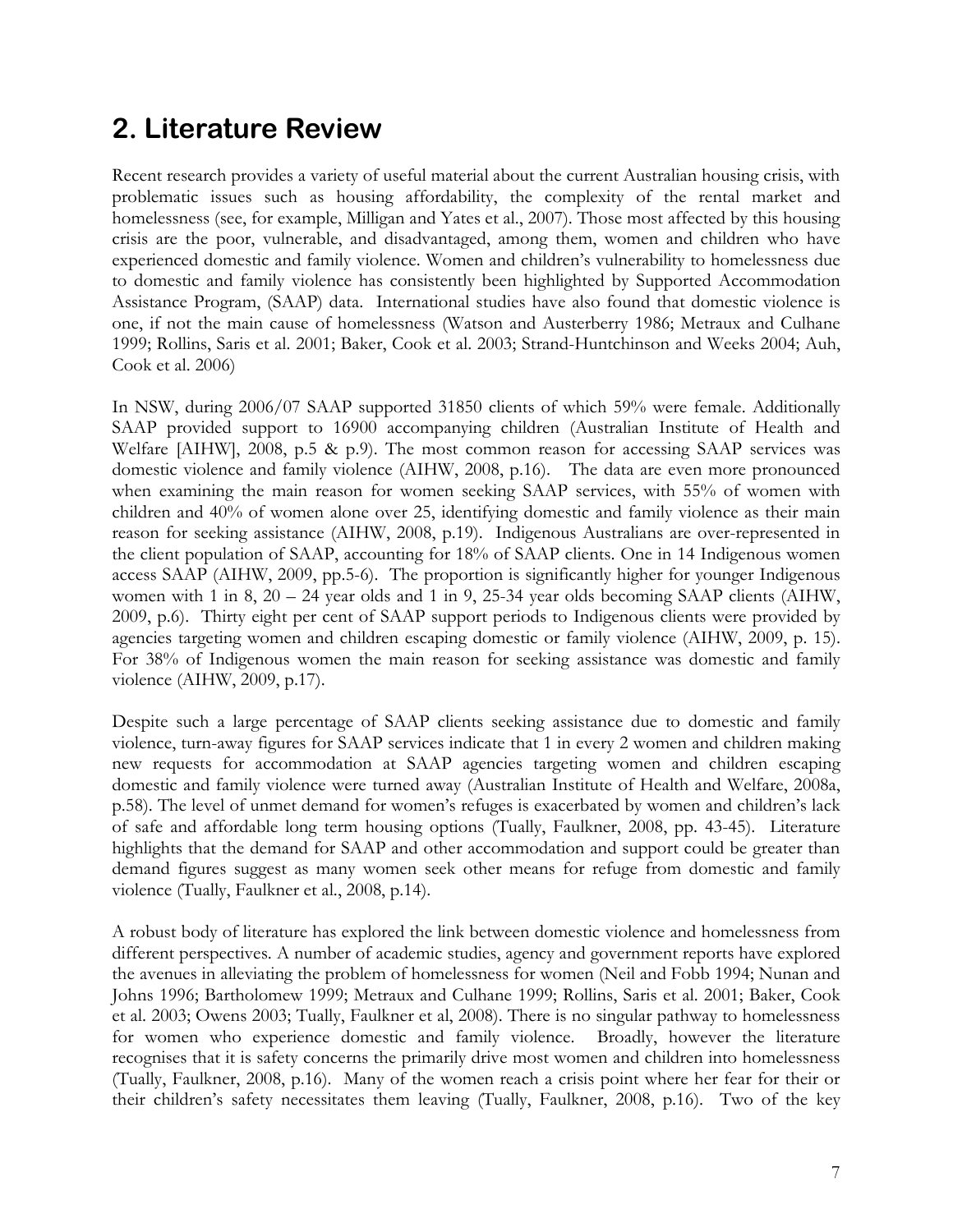critical determinants for women and children's homelessness as a result of violence are a lack of independent income and poverty (Tually, Faulkner, 2008, p.17).

#### Avenues to address homelessness for vulnerable women

One comprehensive report in Australia, 'Home Safe Home' (Chung, Kennedy et al. 2000) discusses the inefficiencies and limitations of the housing schemes in Australia to cater especially for women escaping violence. The study highlights that domestic violence is not dealt with adequately mainly because of social prejudice and lack of a strong legal framework to prosecute the perpetrators (Chung, Kennedy et al. 2000). The issue becomes a structural problem that affects the society at large (Chung, Kennedy et al. 2000). However, apart from the report 'Staying at home leaving Violence' (Edwards 2004) there is little empirical data that illustrates elements and processes that make housing sustainable, appropriate, safe and permanent, and housing that improves the quality of life of battered women and their children. There is a lack of qualitative data that reports the perceptions of women on housing issues and homelessness which could contribute to the academic debate, service design and policy making (Bartholomew 1999; Boydell, Goering et al. 2000; Rollins, Saris et al. 2001; Parker and Fopp 2004; Brown 2005).

The Commonwealth's White Paper on homelessness identifies two main specific responses to homelessness caused by domestic and family violence, in addition to the Government's long term objective of reducing domestic and family violence through the National Plan to Reduce Violence Against Women and Children (Commonwealth of Australia, 2008, pp.33-34). The two main responses identified were an expansion of Staying Home Leaving Violence type models and the continuation of crisis accommodation models (Commonwealth of Australia, 2008, p.34). The NSW Government is currently in the process of rolling out a further 16 SHLV programs across the state (NSW Department of Premier and Cabinet, 2008, p.23). SHLV programs offer many benefits to women such as "stability of accommodation; stability and security for the children: women are able to continue on with their lives, with less disruption; a sense that justice has prevailed – the innocent party has been able to remain in her home and the guilty party has had to leave; and a possible shift in power relations between the victim and the perpetrator.." (Edwards, 2004, p.36). Such models must be about providing choice for women (Tually, Faulkner, 2008, p.37). SHLV models are an important component to addressing homelessness caused by domestic and family violence and improving the safety, wellbeing and housing outcomes of women, however these type of "models do not suit all women, and do not purport to do so" (Tually, Faulkner, 2008, p.37). This was well articulated by a research participant, Rose in Robyn Edwards report:

"As long as he was aware of where I was living I never would've been safe...I'll be dead by the time the Police arrive" (Cited in Edwards, 2004, p.47)

Other reasons for wanting to leave the home, aside from safety, cited by participants in the Edwards research included a need to leave the memories of the abuse and violence and a desire to develop their own independence (2004, p.47). However, as Edwards (2004) notes', leaving the home to escape violence does not always mean that women are safer in the long term. SHLV models also should be supported with the capacity to provide rent and mortgage assistance (Tually, Faulkner et al. 2008, p.40).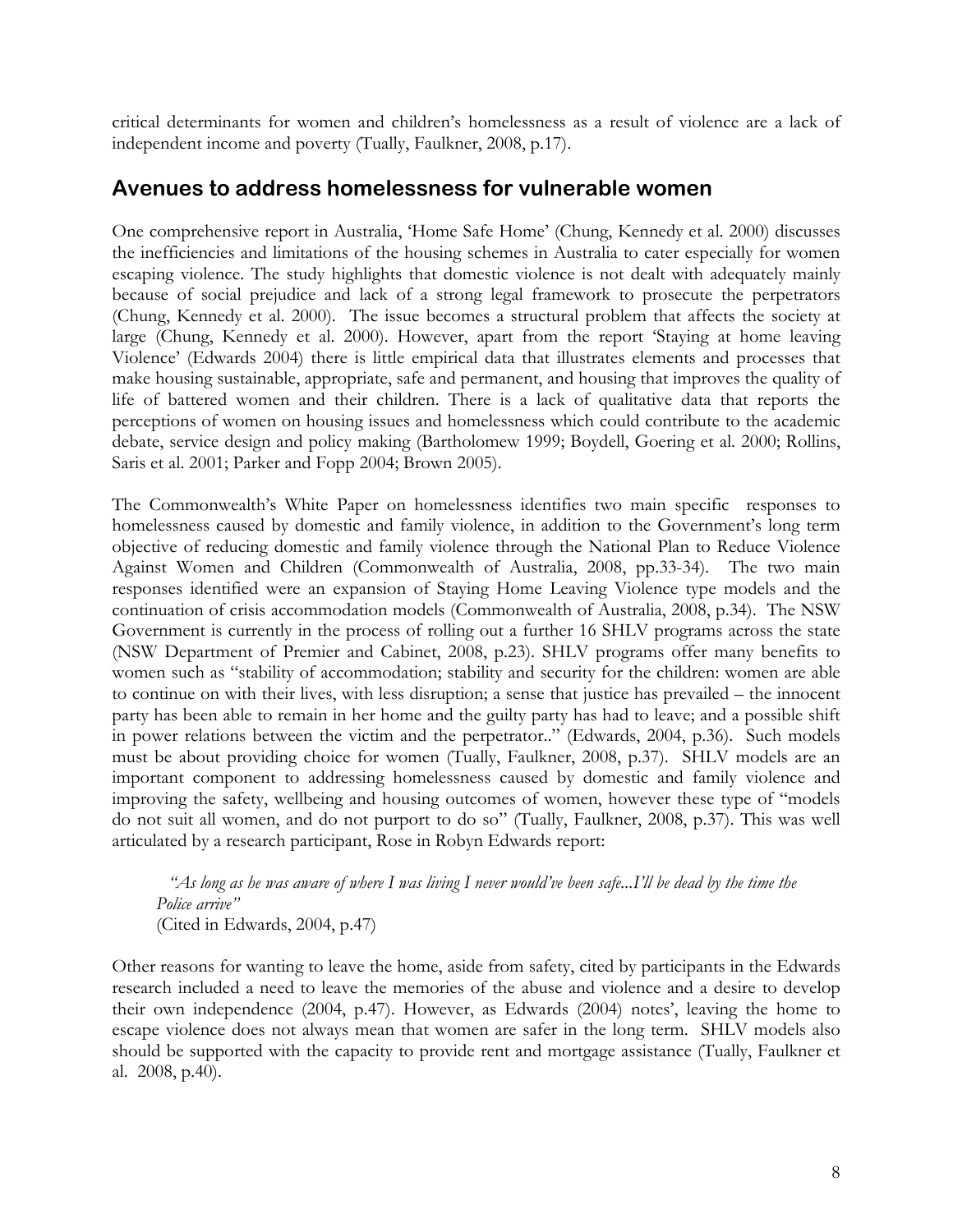The role and functions of refuges have diversified significantly over time (Tually, Faulkner, 2008, p.44; Edwards, 2004, p. 11). Refuges now provide a range of services such as safety planning, support groups for women, children's services, advocacy and transitional accommodation and these services are offered to accommodated clients and non-accommodated clients (Tually, Faulkner et al, 2008, p.44; Edwards, 2004, p.11).

Participants in the Edwards study who access the services of women's refuges had reflected on the "life saving and nurturing approach" of women's refuges (2007, p. 47). These findings are also supported by research that examined the cost effectiveness of SAAP services in Western Australia (Flatau, Zaretzky et. al 2008). This report found that 87% of participants who had accessed SAAP DV and single women's services had improved feelings of safety (Flatau, Zaretzky et. al, 2008, p. 65). A further 97% of participants identified that the assistance provided by SAAP DV and single women's services had been 'very important' (Flatau, Zaretzky, 2008, p.67).

The above mention report also highlighted that the experience of homelessness and care for children was also of significant concern to women who participated in the research (Flatau, Zaretzky, et al., 2008, p.5). Three of the participants had noted that lack of access to housing had resulted in them having to 'give up their children' or 'put them into care'; such outcomes had a destructive effect on the women and children's lives (Flatau, Zaretzky, et al., 2008, p.5). Consultations from women who had accessed the services from two Sydney women's refuges undertaken during the development of the Homelessness Strategic Framework also highlighted the interface between domestic and family violence, child protection and homelessness (Housing NSW, 2008, Appendix 8). Participants in these consultations reported that child protection authorities threatened to remove children because of the domestic and family violence, this in turn resulted in homelessness, followed by further threats to remove the children due to the experience of homelessness (Housing NSW, 2008, appendix 8). Also of significant concern to these women was the impact of homelessness on their children's schooling (Housing NSW, 2008, appendix 8). The Wood Commission of Inquiry into child protection services also reported that DoCS's responses to homelessness and domestic violence tend to be incident based and not holistic (Wood, 2008, p.339). The Final Report of the Wood Commission of Inquiry into child protection services also highlighted the need for appropriate housing:

Affordable, accessible and liveable housing is essential for families, particularly women and children escaping violence. Its provision is a necessary component of a universal response to supporting families and in ensuring child safety. (Wood, 2008, p.259, [7.290])

A common finding in research on housing provision for vulnerable people and homelessness is the fact that most support services—especially the formal ones—are insufficient to meet the high demand they continuously face (Baker, Cook et al. 2003; Owens 2003; Edwards 2004; Parker and Fopp 2004). Owens (2003) suggested that informal support networks were more vital to women than more formal ones. At the same time, government and agency reports highlight the importance of generating a more integrative policy and service provision. It is considered that services generally are too fragmented and lacking co-ordination (Chung, Kennedy et al. 2000; Brown 2005; HomelessnessNSW.ACT, NSW Women's Refuge Movement et al. 2006, Commonwealth of Australia, 2008). The success of services such as women's refuges is also dependent on the provision of appropriate long term exit points. Currently a sufficient level does not exist (Tually,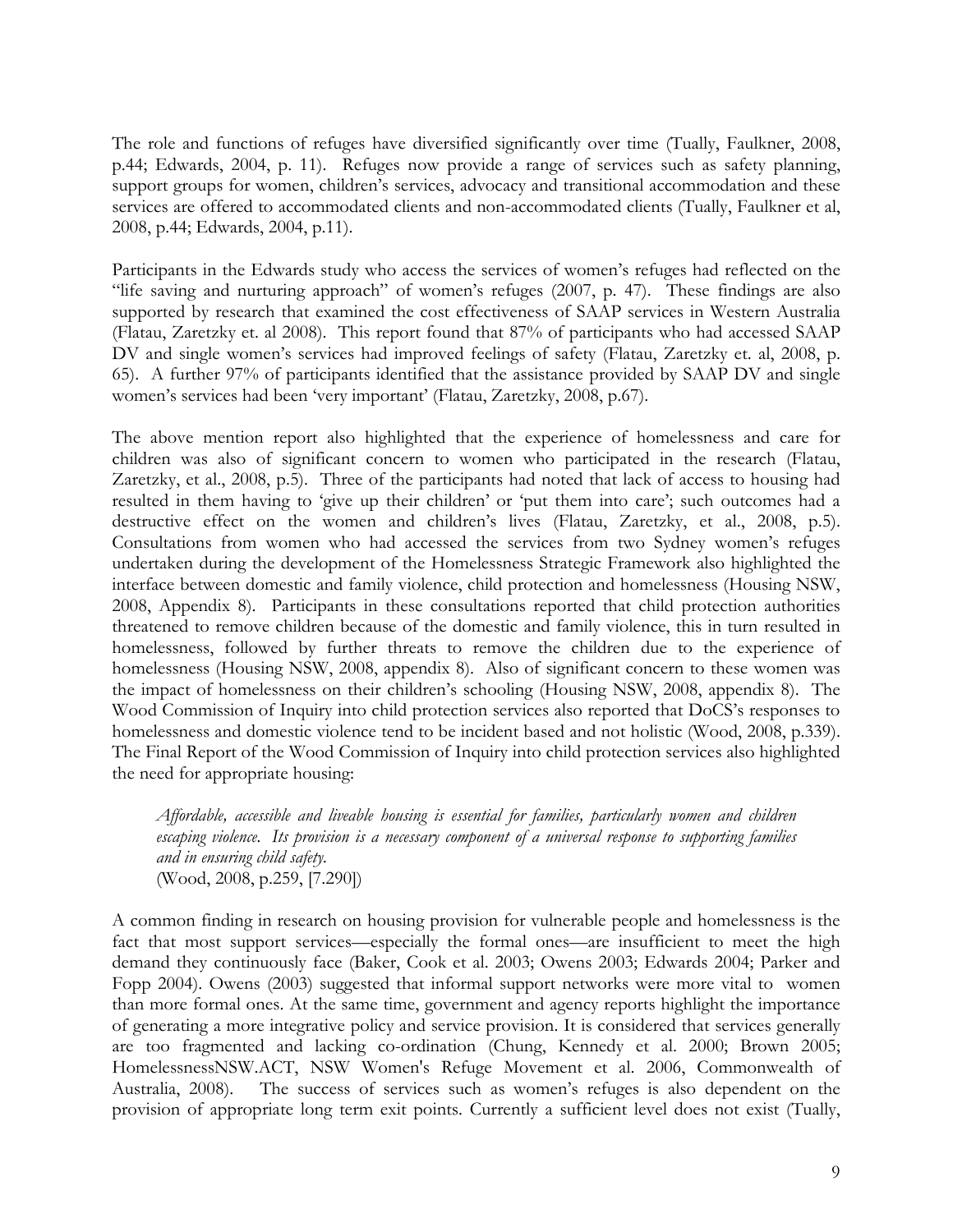Faulkner, 2008, p.54). An increased number of exit points across tenures, particularly social housing and affordable private rental is required (Tually, Faulkner, 2008, p.54). It has also been reported that women's access to social housing is also being obstructed by lengthy application requirements and restrictive criteria. The Wood Commission of Inquiry cited a case where

a young mother with four young children who was moving between motel rooms and refuges was told she needed proof that she had unsuccessfully applied for private rental ten times before she would be considered eligible for priority housing. (Wood, 2008, p.258 [7.288])

Most of the literature on women, housing and homelessness has emphasised the need to provide better services through processes that are more efficient and minimise the distress of the women affected. The literature has also claimed that appropriate housing that ensures safety, flexibility, stability, and satisfaction to women and children needs to be urgently provided (Bartholomew 1999; Chung, Kennedy et al. 2000; Baker, Cook et al. 2003; Owens 2003; Parker and Fopp 2004).

However, these studies do not provide a lot of detail about the factors that make housing safe, stable, flexible, appropriate and contribute to the wellbeing of women and children. This research aims to investigate in general the importance of housing to women and their children from the perspective of the women.

In the case of women who have experienced domestic and family violence, the literature often describes their homelessness in terms of 'secondary homelessness' according to Chamberlain and MacKenzie's definition. Furthermore, Nunan and Johns (1996) expanded on the definition by developing the idea of 'housed homelessness' where "violence against women in the home denies them [women and children] their security and safety and destroys foundations of their identity" (Chung et al 2000, p.18, cited in Tually, Faulkner, 2008, p.16). Violence against women in their home denies them the possibility to find a safe place, negating their feelings of control, sense of belonging, and sense of security and undermining the foundation of their personal identity (Nunan and Johns 1996). Whilst also limiting many women's social and economic participation and connections with family, friends and community (Tually, Faulkner, 2008, p.16).

A number of studies on feminist theory have explored the concept of home for vulnerable women, including women who have experienced domestic and family violence (Watson and Austerberry 1986; Boydell, Goering et al. 2000; Rollins, Saris et al. 2001; Owens 2003; Parker and Fopp 2004; Leith 2006). These explorations have noted that the voices of women and those advocating on their behalf are often not taken into consideration by policy makers and hence not reflected in the provision of services. That disconnection represents a challenge for providing vulnerable people with housing that contributes to their wellbeing. In the case of women who experience domestic and family violence, their perceptions need to be explored in order to understand whether the housing outcomes they experience contribute to their sense of belonging, safety and sense of home.

Some studies have explored factors that determine satisfaction with neighbourhoods and housing (Rollins, Saris et al. 2001; Phibbs and Young 2005). These studies also acknowledge that this area needs more investigation, especially in regards to low- income and vulnerable people. Research on housing from the perspective of health, psychology and environment and behaviour studies have explored the links between housing and people's wellbeing. Research on non-shelter outcomes of housing mainly developed by AHURI establishes these links. For instance Phibbs and Young (2005)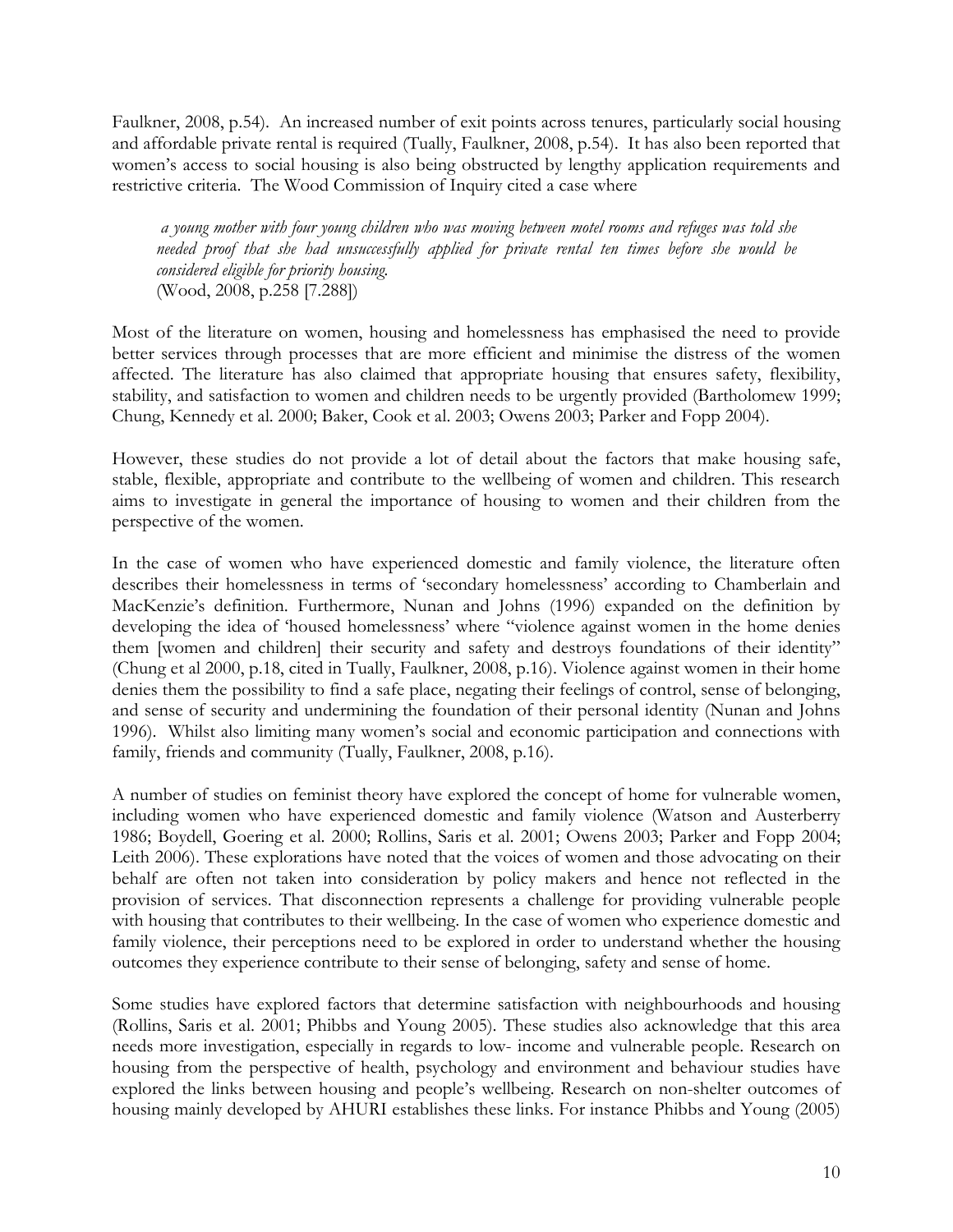note that there are direct links between housing quality and positive health and educational outcomes. Their research has focused on low-income households and the ways housing contributes to improving their standards of living.

### Conclusion

In conclusion, the background presented above shows that despite the fact that the issue of housing is considered vital in terms of homelessness, welfare, policy making and wellbeing of women living with or escaping domestic violence, little has been researched about the in-depth characterisation of housing and the impact it has on women and children's wellbeing. A number of authors had mentioned that the most important characteristics that need to be ensured for vulnerable women through housing include, but are not limited to, safety; stability; affordability; ownership and appropriate condition and maintenance; proximity to urban resources such as employment, schools, medical facilities, recreation and shopping; and maintaining links with family and friends (Nunan and Johns 1996; Metraux and Culhane 1999; Rollins, Saris et al. 2001; Owens 2003; Edwards 2004; Parker and Fopp 2004; Phibbs and Young 2005; Decker, Cary et al. 2006). However, the actual empirical studies that explore such claims specifically in the case of the needs and perceptions of housing from the perspective of women who have experienced violence are minimal. This is the gap in the literature that this study seeks to address in New South Wales.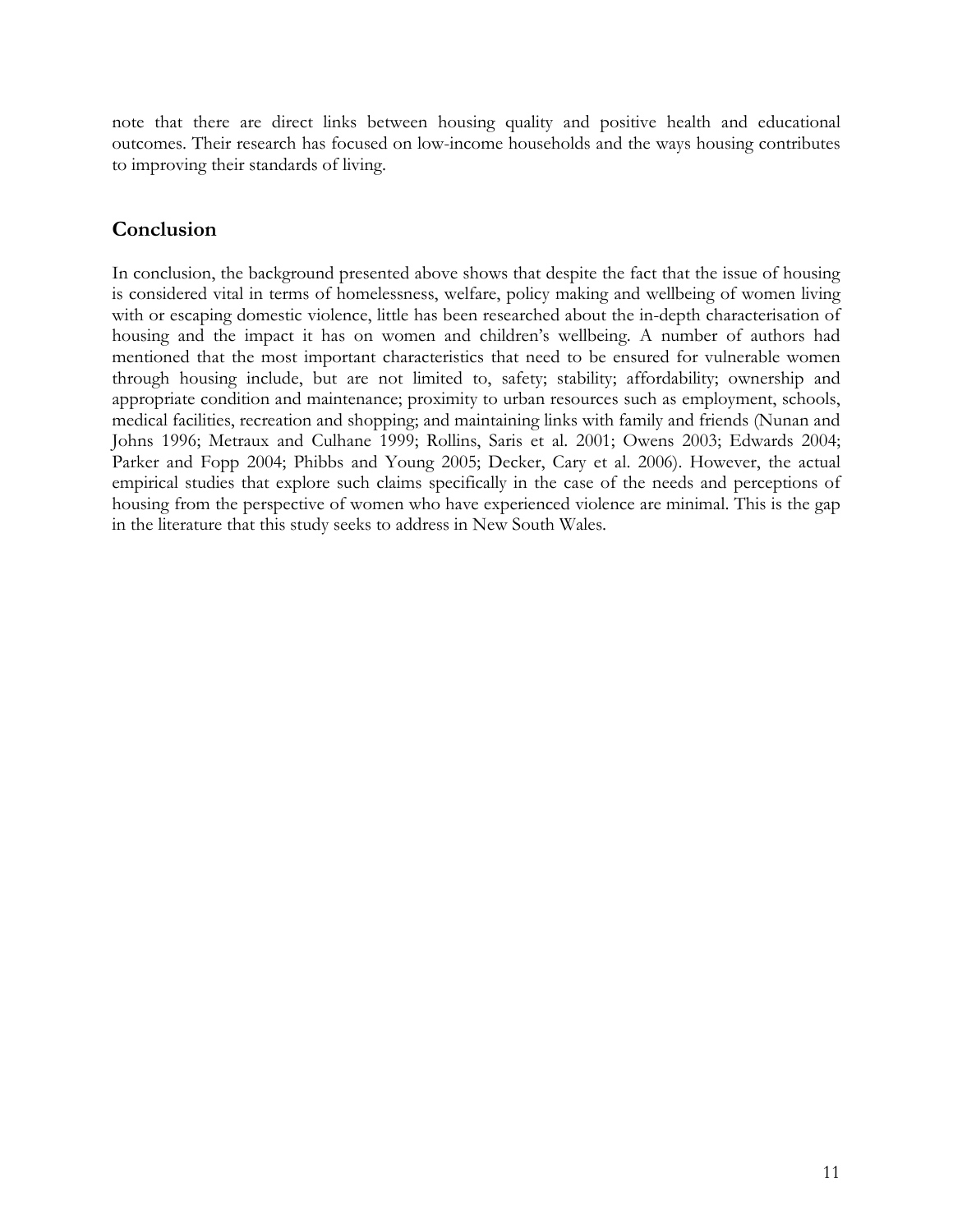## 3. Current Policy Context

Over the past 12 to 18 months both the Commonwealth and the NSW Governments have announced several policy initiatives and reform packages that have the potential to improve both the housing and non-shelter outcomes of women and children who have experienced domestic and family violence and subsequent homelessness. The Commonwealth Government released the Homelessness White Paper: The Road Home: A National Approach to Reducing Homelessness in December 2008. The White Paper identified the need to expand programs that allow women and children to remain in the home once the perpetrator is removed, whilst noting that this will not be an option for all women and children (Commonwealth of Australia, 2008, pp.33-4). Furthermore such models require an integrated service, which is not currently occurring (NSW WRM WP Inc, 2008). Hence there must also be a focus on transitioning women and children quickly out of women's refuges into safe and secure long term housing (Commonwealth of Australia, 2008, pp.33-4). One of the White Paper's interim targets for 2013 was a 20 per cent increase in the number of families that have experienced domestic and family violence who maintain or secure safe and sustainable housing (Commonwealth of Australia, 2008, p.18).

There are numerous policy initiatives currently in the late stage of development that have the potential to assist the Commonwealth, the States/Territories and service providers to reach the interim targets set out in the White Paper for women and children experiencing homelessness as a result of domestic and family violence. Broadly these include:

- The National Affordable Housing Agreement (NAHA)
- The Homelessness National Partnership Agreement
- The National Plan to Reduce Violence Against Women and Children
- The NSW Strategic Homelessness Framework
- The NSW Domestic and Family Violence Framework
- The National Child Protection Framework
- The NSW Government's response to the Wood Commission of Inquiry into Child Protective Services
- The Social Housing National Partnership
- Community Housing Regulations
- NSW SAAP Performance Monitoring Framework

It is difficult to assess at this stage how successful these initiatives will be at meeting the needs of women and children who have experienced domestic and family violence. It is critical that these policy and program initiatives are coordinated to maximise effectiveness and efficiency in responding to the needs of women and children who are homeless or at risk of homelessness due to domestic and family violence.

These policy initiatives represent an opportunity to drive action to address the key learning from this report and to improve the housing and other outcomes women and children who have experienced domestic and family violence.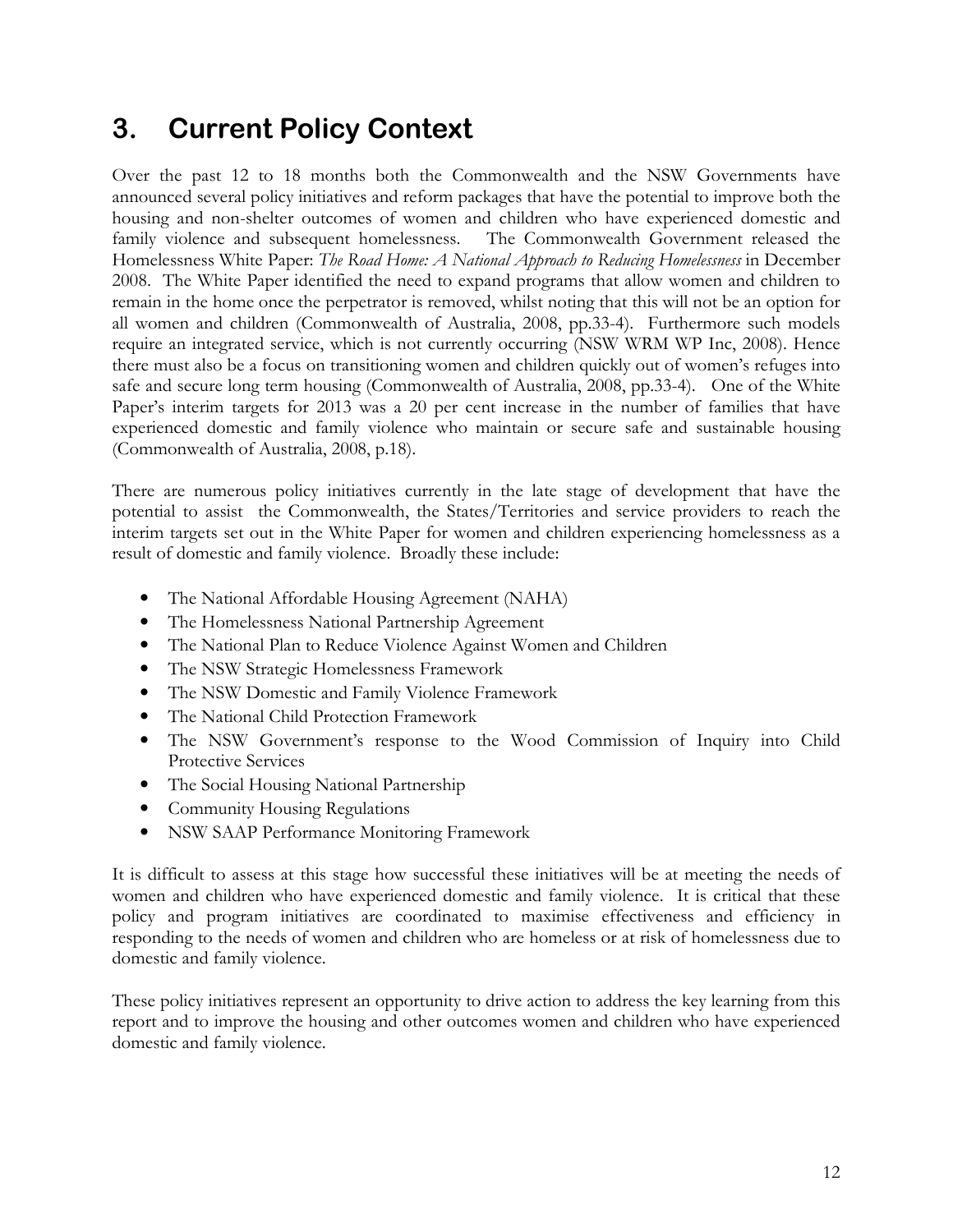## 4. Methodology

This qualitative study investigates the experiences of women going through the process of leaving a violent relationship and changing their family life, as well as the impact of housing on such processes. The sample included twelve women who had exited a refuge more than 6 months prior to the interview. The selection process involved inviting women to participate, with the co-operation of a number of refuges. This invitation was made directly by the women's refuge staff, not by the researchers.

A consent form and an information sheet was developed describing the purpose of the study and what the study involved. The information sheet, in a question and answer format, outlined responses to possible concerns the interviewees may have in relation to their participation in the study and indicated that an interviewee could withdraw from the study at any time.

The interviews were planned as semi-structured, in-depth interviews intended to last between 45-60 minutes. Each interview took a minimum of 45 minutes and some ranged to  $1\frac{1}{2}$  hours and all were transcribed. In-depth interviews allow exploration of issues in a holistic manner and help to incorporate relevant categories of analysis only identified by the participants of the study.

## Aims and objectives:

The specific research questions for the project were:

- How does the provision of housing influence the lives of women and their children exiting refuges?
- Which aspects of housing provision contribute to and/or detract from the wellbeing of women and children exiting refuges?

In addition, this study aimed to identify the ways in which housing provision may or may not contribute to women's overall wellbeing and it sought to:

- track the interactions of women with the housing market;
- record their satisfaction levels with their housing;
- assess the impact of the housing on their children (from the women's perspective);
- assess the housing aspirations of the women; and
- collect some basic and general information about the household.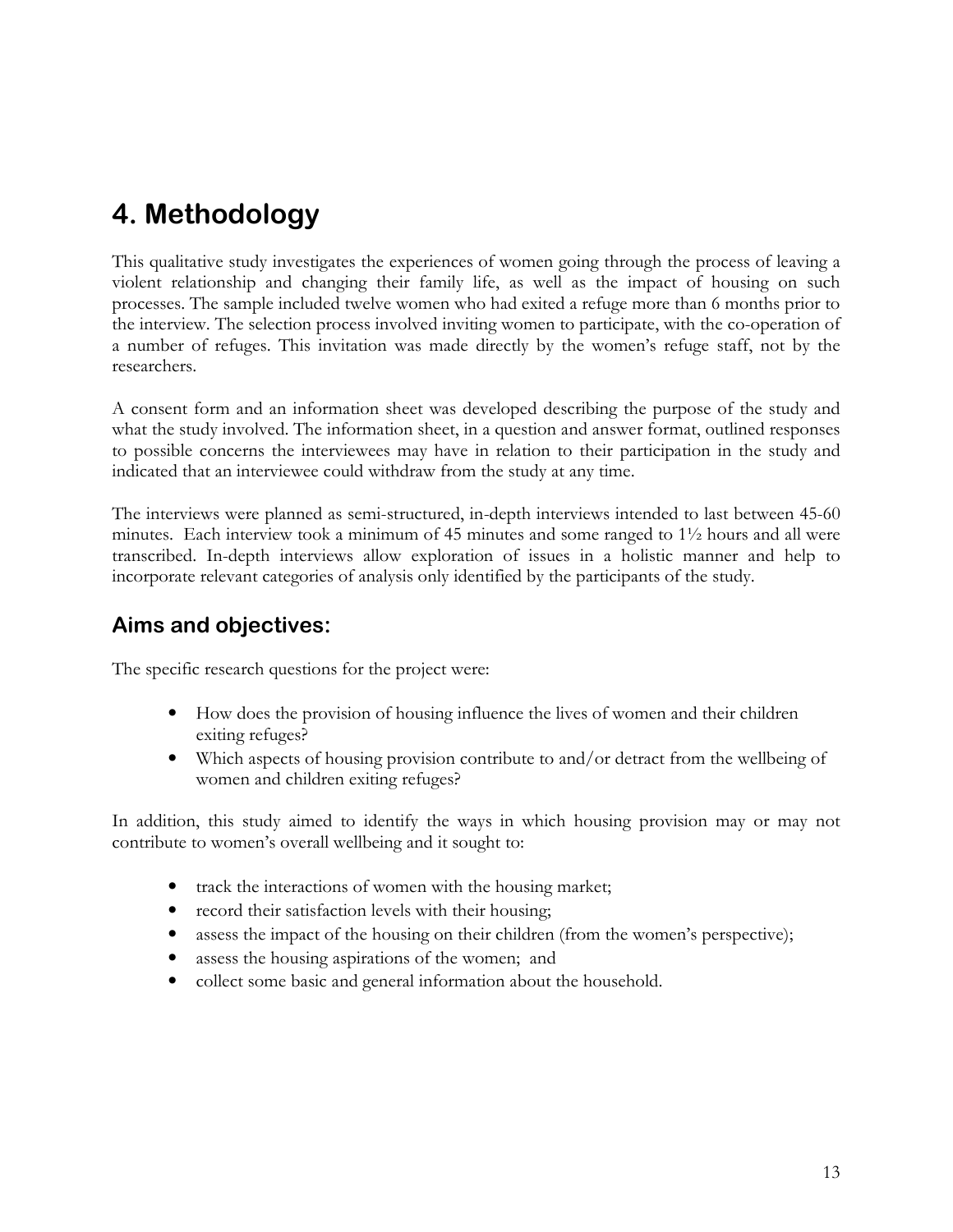## Sampling

The NSW Women's Refuge Movement Resource Centre (WRMRC) contacted a number of individual women's refuges in an attempt to sample a mix of women to participate in the study from metropolitan and rural areas, requesting they identify women to invite to participate. Refuge staff explained the project to potential participants and sent information sheet to those who were interested. The women who decided to participate contacted the refuge and made arrangements for the interview with the interviewer.

Five refuges assisted the project. Half of the interviewees (6) were from the following metropolitan areas: northern beaches area of Sydney; inner west Sydney; south-west of Sydney; and the Sutherland Shire. The remainder of the interviewees were from rural (south-west) NSW.

### Data collection and analysis

The method of data collection was in-depth interviews structured within five main points:-

- 1. basic description of the household and the dwelling;
- 2. previous interactions of the women with the housing market;
- 3. levels of satisfaction with housing,
- 4. impacts of housing on their children (from the women's perspective) and;
- 5. the housing aspirations of women.

In this way interviews aimed to address factual data or descriptions and information about the past and present housing and their experiences, and thoughts about their future in terms of access to housing. These themes were outlined in an interview guide.

The interviews were conducted in the refuge in which the interviewee had previously been a resident with the exception of two participants, as both had found housing in areas not located near the refuge. These two interviews were conducted at the residence of these two participants as this was their preferred location.

All women were informed that a support worker who had worked with them at the refuge could be present during the interview. In all of the interviews conducted at refuges the support workers were present at the beginning of the interview until the woman felt comfortable. For the remainder of the interview staff were a short distance from the interview room in case the interviewee wanted to call them for support or to discuss anything during the interview process.

For those interviews conducted in the interviewee's homes, both refuges checked with the interviewees as to whether the woman felt comfortable that no support worker would be present. In both instances, the interviewee stated to the refuge worker that they did not require their attendance.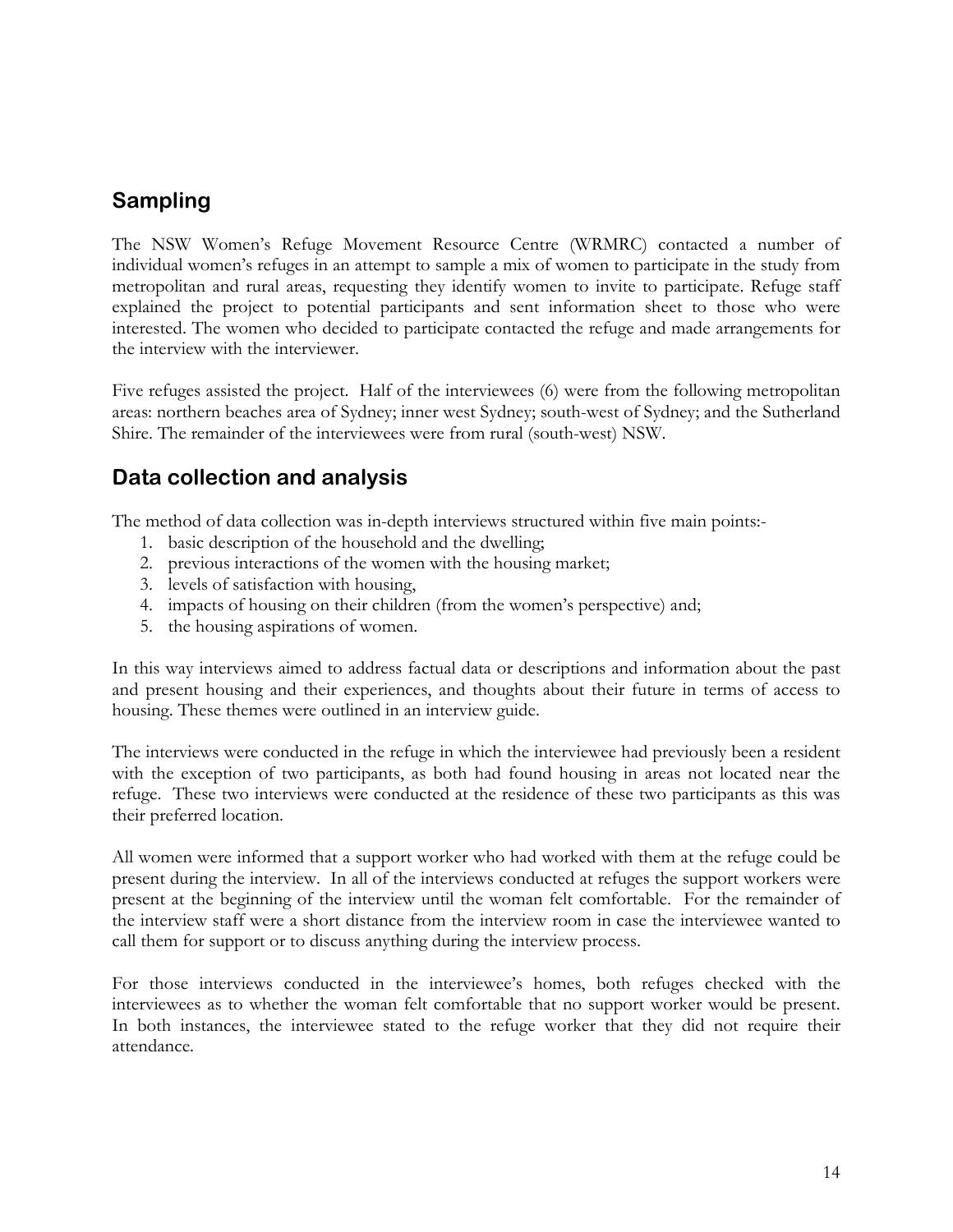Interviewees had a high level of interest in the project which reflected the positive level of backgrounding work undertaken by the Women's Refuge Movement, Resource Centre staff and, equally as important, it also reflects the interest in the project by the individual workers at the five refuges which participated in the project. A number of the interviewees requested a copy of the transcript of their interview, whilst others were happy to receive information about the outcome of the research and others did not want either a copy of their transcript or of the research outcomes.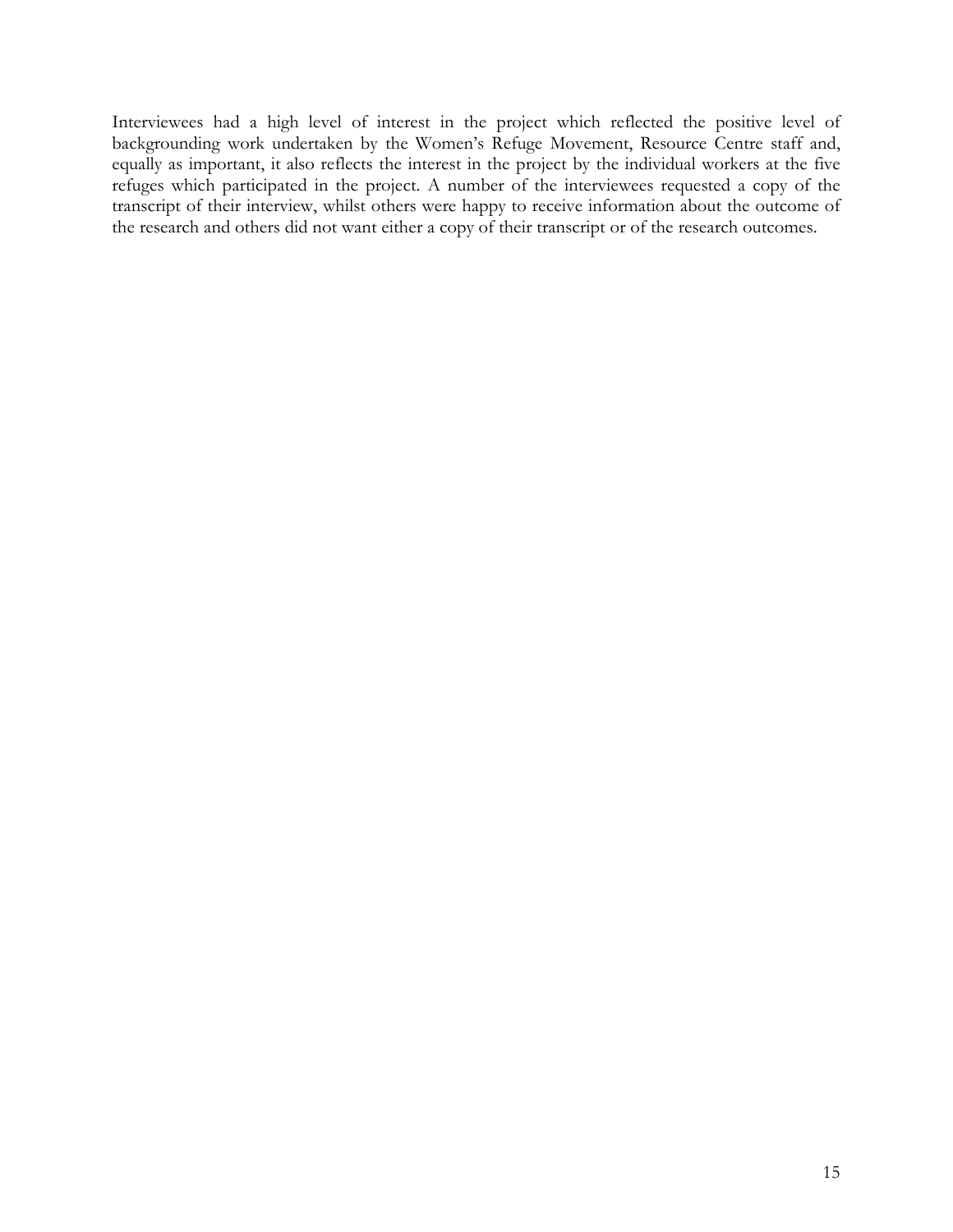## 5. Findings

The twelve interviewees ranged in age from 27 to 63, the most predominant age group was that of women in their 30's. The 12 interviewees had 40 children between them. One Aboriginal woman had had guardianship of 5 of her grandchildren. Four of the interviewees were born overseas and migrated to Australia at various ages and had been in Australia for varied lengths of time.

Two main themes emerged from the study. Firstly, safe, secure and affordable housing in an area of the women's choice was a critical element for the women and their children to transition from domestic and family violence. The location of housing in relation to suitable social and community networks, employment and educational opportunities and other services was vital to the family's recovery from the trauma of violence and future wellbeing.

 Secondly, the role of support services was pivotal to a successful transition to safety for the women and their children. The two main themes of housing and support are intrinsically related and both include an array of sub-themes. The findings of this report have been grouped into these two main themes, with an additional section on children and finally the aspirations of the women.

### 5.1 Leaving the violence: the role of housing

"Sometimes it is only one year [community housing lease] because my lease was for one year first but they extended it for another year because I was studying…but ideally it would be like… it may sound... but... five years for a family – because five years would give you time to, like, study or do whatever you want –find a job –establish yourself in a job –and it's a good time for kids if you're there for five years –it's not like moving around it's not like a big 'we have to move again and again'…"

#### Interviewee 1

The interviewees had a very wide range of housing outcomes after they had exited the refuges from some being in community housing at a subsidised rent; to those who went to medium-term supported accommodation at a subsidised rent for a limited periods of time; to those who went to subsidised housing through Housing NSW; to those who struggled financially in the private rental market. Some returned to live with the perpetrator because of the lack of housing options. Some women experienced repeat period of homelessness that included, sleeping rough in cars with their children or on family and friends couches. Most of the interviewees experienced a range of the above outcomes and endured periods ranging from months to years of unstable, unaffordable and unsafe housing.

Many of the women experienced lengthy and fragmented processes when leaving the violence and attempting to obtain safe, secure and affordable housing. It often involved moving between various types of accommodation. Often this accommodation failed to provide security of tenure and/or a sense of safety. This lack of stability was detrimental to the women's ability to live a life free from violence. It also created further challenges and made it difficult to address the trauma caused by the violence as can be evidenced by the following quote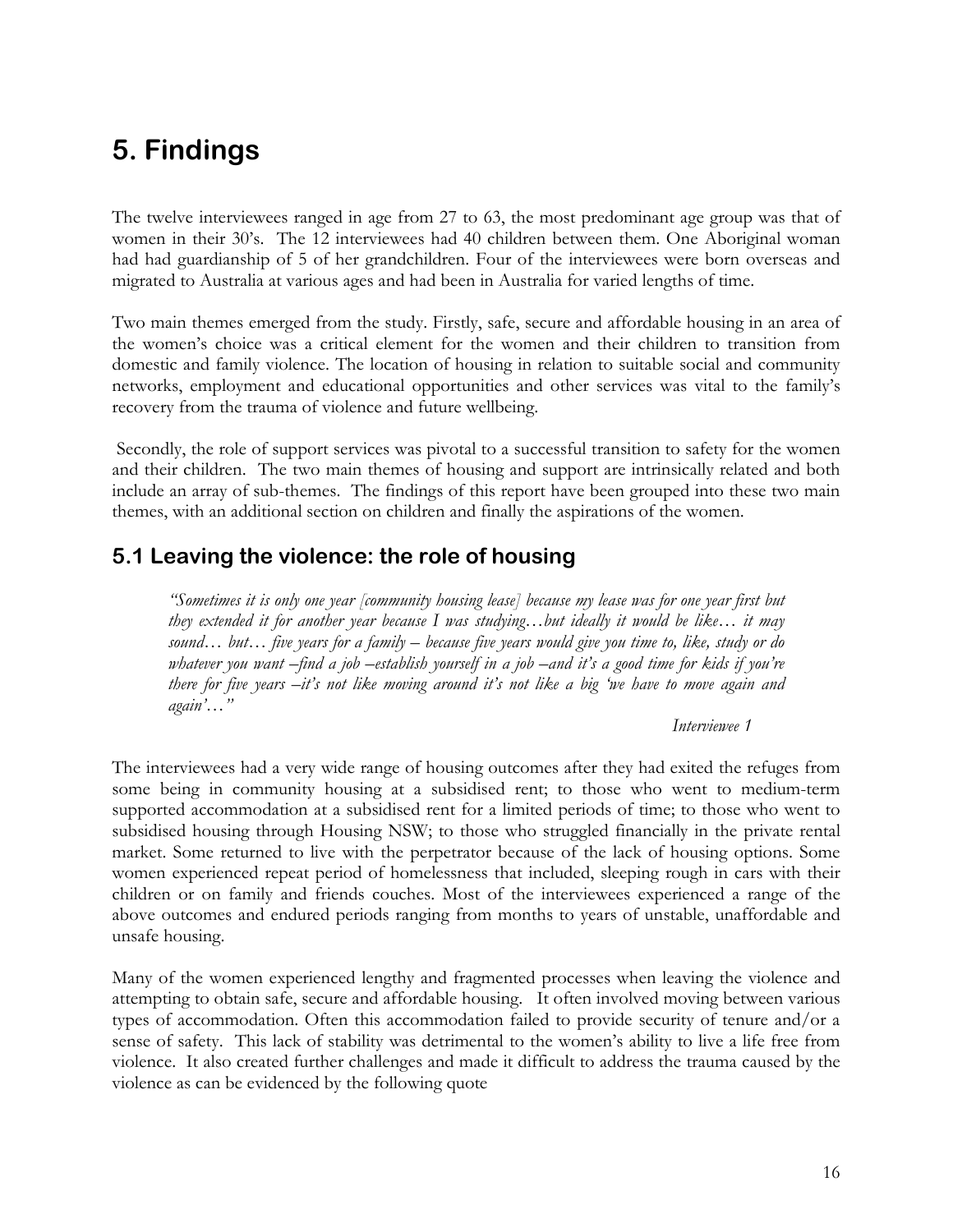"the kids were seeing a counsellor so I kept on top of that but the home thing… it was more the personal stuff that we wanted to try and fix, it wasn't the big picture of the debt it was getting bigger and bigger because of the high rent…

Interviewee 3

The stress, frustration, emotional and financial burden and health risks the women had experienced was at times so overwhelming that many of the women felt that they had no choice but to return to the perpetrator of the violence.

"So, you know, we had all those dramas [giving birth and community housing burnt down few weeks after] and they said I couldn't walk or do anything for six weeks… so you know most of that time my eldest couldn't go to school… she couldn't go to school because I … just… didn't… have the manpower to do that...and then... [perpetrator] came... and it was really... I really appreciated him…you know helping out…you know. But then there was that thing and it was like and we ended up in  $[Suburb name] \dots$ "

Interviewee 4

Throughout the interviews women identified many housing related concerns, which were broken into three broad sections for further analysis:

- 1. Firstly, many of the women identified securing accommodation when leaving refuges as a significant challenge for numerous reasons.
- 2. The second broad issue of concern to many of the women was the security of tenure, location of the housing, particularly in relation to proximity to children's schools, also the proximity to the perpetrator and the neighbourhood it was located in.
- 3. The third broad concern for women was the actual condition of the housing.

#### Securing safe housing after refuge accommodation

As SAAP data indicates many of the women who are supported by women's refuges often have very little income, hence housing options are significantly restricted (Tually, S, Faulkner, D., et al., 2008, p.18). The restriction of housing options due to limited financial resources was evident throughout the interviews as the majority of the participants had expressed a need to access social housing: some had been successful, others had not and had to endure the additional challenges that private rental represents. The lack of financial security and access to affordable housing made the women more vulnerable to continued abuse and exploitation by the perpetrator and others.

Many of the women interviewed who accessed or attempted to access more affordable housing identified numerous barriers with administrative and bureaucratic processes that were complex, confusing and difficult to comply with. In a number of instances the women had to stay on waiting lists for years because policies in relation to women and children experiencing domestic and family violence were not responsive to their needs.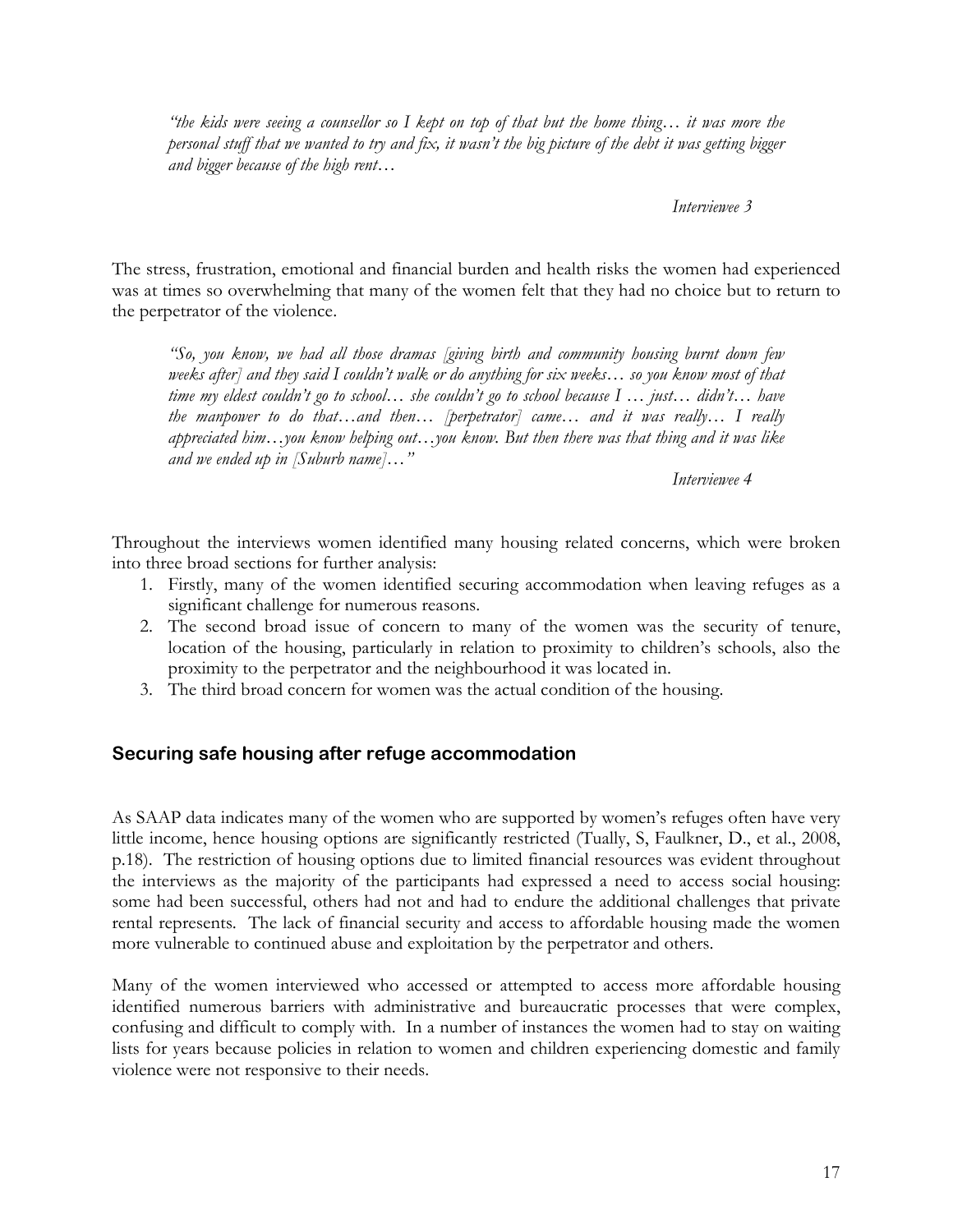" Like my mother got sent to a bedsitter in a place at [suburb] and she was told it was for over 55's. And she's like, oh my god, she's got it, she's got priority housing… There were mental illness patients… going to hospital everyday. There was somebody on ice that was bashing the windows… how they dare put a woman who's also experienced domestic violence..."

Another woman had applied for priority housing numerous times over 8 years and although the interview clearly identifies that she met all of the criteria for priority housing, the woman had been unsuccessful. She identified the housing officer's attitude as the main barrier for access, as can demonstrated below

"and I really believe too that when you put in a priority application, because I've put in four over the 8 year period –when you put one in it should be looked at by a separate person not the same person…

Interviewee 3

One woman did not qualify for Housing NSW support as she co-owned her previous home with the perpetrator. This was despite the fact that she and the children could not move back into the house due to safety risks. One woman clearly articulated how she believed this resulted in the continued victimisation of women:

"I mean it's like they are [women] being punished for what's happened to them" Interviewee 5

This situation left many of the women with the only option of applying for private rental accommodation. In the private rental market, women were in a disadvantaged position because of high rents, and experienced various forms of discrimination relation to their income type, parenting status or because of their cultural or ethnic background. The high rents forced some of the women to move to more affordable suburbs, isolating them from their social networks, children's school and community.

"I looked near {Inner Sydney suburb}, but I can't find… it's expensive and sometimes I think… they... they won't rent to me... because they don't like children"

Interviewee 6

"I remember one real estate in particular –she actually said to me 'oh the place is gone' but I had a white Australian friend in the car with me –it's actually my aunty and she's white Australian, so I went back out to my car and I asked her to go in an inquire about the same property. She went in and they scheduled an appointment for her"

Interviewee 4

Many of the women and their children interviewed in this study went on to experience further acts of violence and abuse including sexual assault of children, arson and theft as the following quotes show:

"[after leaving the refuge] My girls were attacked …[and] I'd had enough, I couldn't take it no more. Everyone in the town was isolating us, yelling abuse –I even had to have my own aunty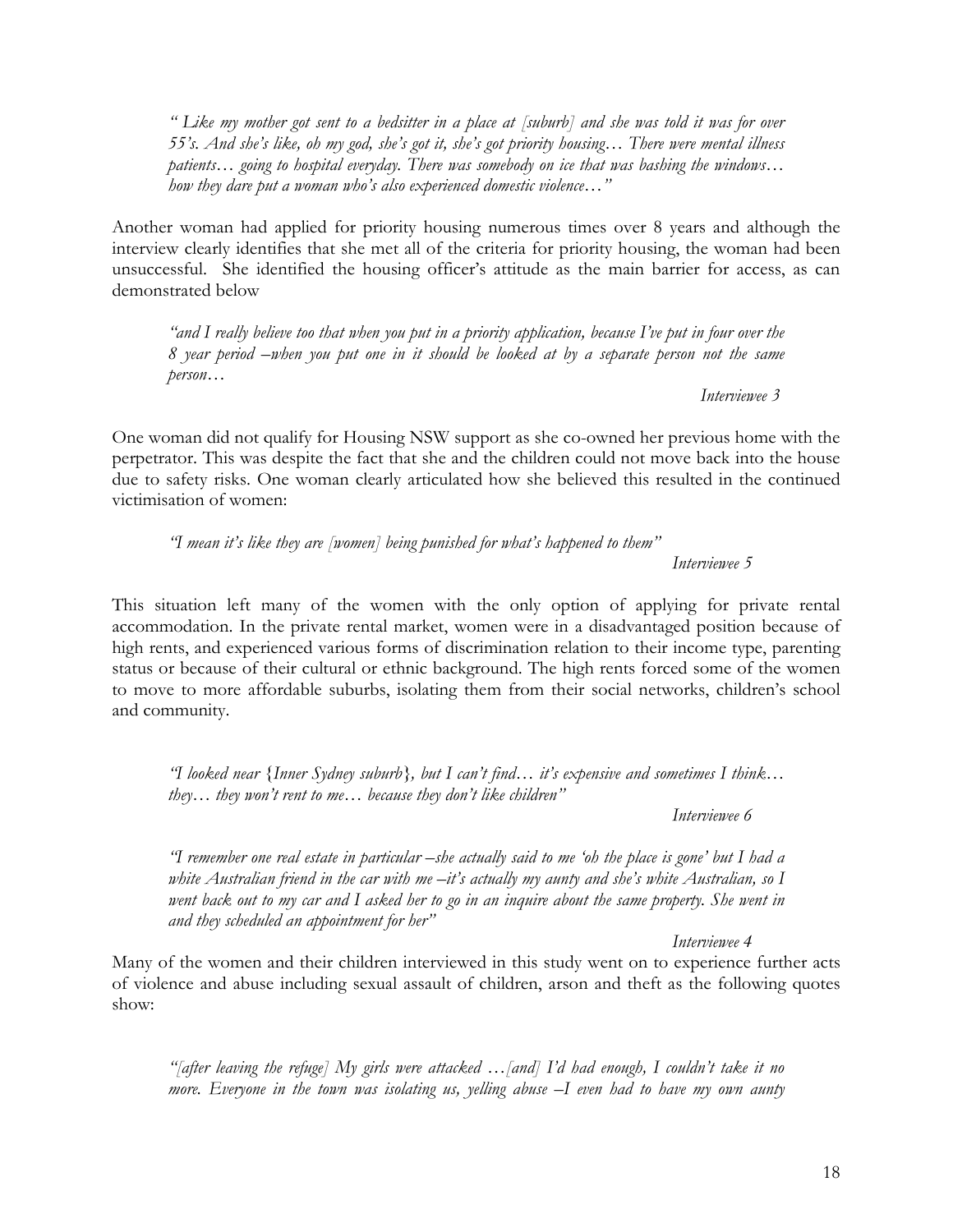charged... my family who sided with him, [attacker] saying he wouldn't do that to the girls... after two weeks we went back to the refuge"

Interviewee 7

"The fire occurred when she [her youngest child] was about three or four months…I'd taken the children to church…instead of going straight back, I'll drop in and see how my auntie is…about 8 pm I get a phone call from the landlord...and he says: 'your house has been burnt down''

"…the landlord… um… just pretty well went out of her way to make my life a living hell…the landlord had cleared my house out, so then I was left with nothing..."

"it was a horrible neighbourhood, the house [the house assigned to her and her children] has been vacant for that long that when we arrived the neighbours called the cops…Then they were smashing beer bottles on my driveway…And I didn't tell anyone because in my head it was like, be thankful that you have a house..."

Interviewee 4

Another issue that affected the women's sense of security was access to money. As stated above, some ex-partners attempted to exert control over the women by restricting their access to money which in turn resulted in significant levels of debt. In some cases the barriers to affordable and stable housing had forced some of the women to accept help from the violent ex-partner who was offering money or assistance in signing leases. As a result women and children experienced further violence and other abuse. In other situations the ex-partners concealed their incomes so they did not have to pay child maintenance, causing continual financial hardship. In other cases the women had got into debt because they needed to use credit to pay everyday bills such as food and accommodation for themselves and their children once they had left the perpetrator. In two cases the debt was generated due to previous addictions, specifically a gambling and drug addiction.

With constant moving many of the women lost their material possessions and their sense of control, stability and security. Some of the women felt extremely debilitated by the process, and in some cases they went back to the violent relationship.

"they [two older children] were sick of wearing second hand clothes and not being able to go out with their mates… well he [their father] didn't pay any –he never has –actually I've only just started receiving it [back payment]...yeah... he basically bought them -that's why they moved over with him"

Interviewee 3

"I'd come out of a relationship and I was so dependent on my husband for everything…it was such an unhealthy co-dependant relationship…"

"I've had to fall back on my ex constantly and I've really hated that...I resent that he can always use that against me. He always does too –he goes: 'oh whenever you've moved I've always been the one' and it's true"

Interviewee 4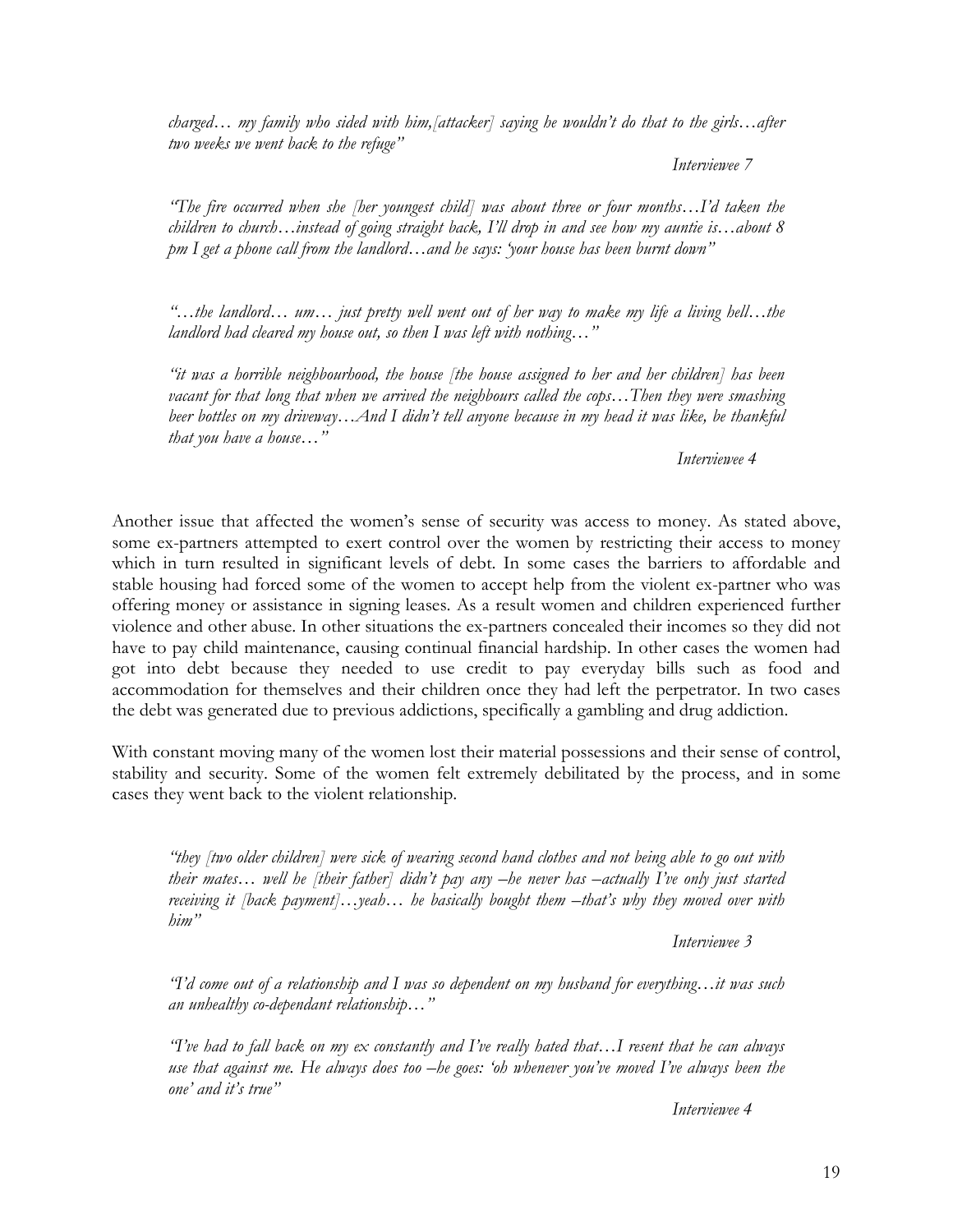"[housing] it's a base if you don't have that everything else can just fall apart because all you think is …oh… just paying rent and you can't afford it and lots of women go back to their ex-husband or ex-partner because they can't afford to live ......"

Interviewee 1

#### Housing Location and Security of Tenure

The quality of the house and the neighbourhood were quite important in strengthening the sense of security and safety of the women and children

 "probably because of the violence in my life and the thing is like… when you go through that turmoil, that crisis, you really don't feel safe anywhere, you are always in some sort of… like a paranoid fear that somebody is going… or like ex-husband, going to come and knock on you door or whatever so… this places is so good because I have my neighbours around me like it's so close and in any case if anything happened you know they would be there and it's…just that sense that you know. I'm safe, no one can come and the kids are safe as well and…"

Interviewee 1

Being able to establish new routines and maintain important routines like schooling proved remarkably important for the women and children's wellbeing. However, often women were only able to secure housing for relatively short periods of time. The findings demonstrated how systems that facilitate a sense of security and belonging are of critical importance for women and children's outcomes.

"yes… we moved a lot in my country and escaped from the trauma in my country you know we had a war in my country. Coming here and settling in this area this is what we know - what is their school - they have friends and I would love to stay in this area just because if we move somewhere else I think I would be lost…."

Interviewee 1

It was evident that the wellbeing of interviewee 1 and her children had been greatly improved due to the security of tenure she had obtained through community housing. A similar situation prevailed for interviewee 2 whose sense of belonging had provided her with a strong sense of achievement:

"I do I do, yeah I'm proud of the fact that I'm set up"

Interviewee 2

Most of the participants, however did not have that security of tenure and the multiple moves had a significant impact on both the women and their children

so for two months or so and when we were staying at (suburb) I was already looking [for housing]….I was looking **before** we went to (suburb)...um....and I was still and then that thing happened [house was burnt down] and in between dossing around, I couldn't …..I really seriously didn't have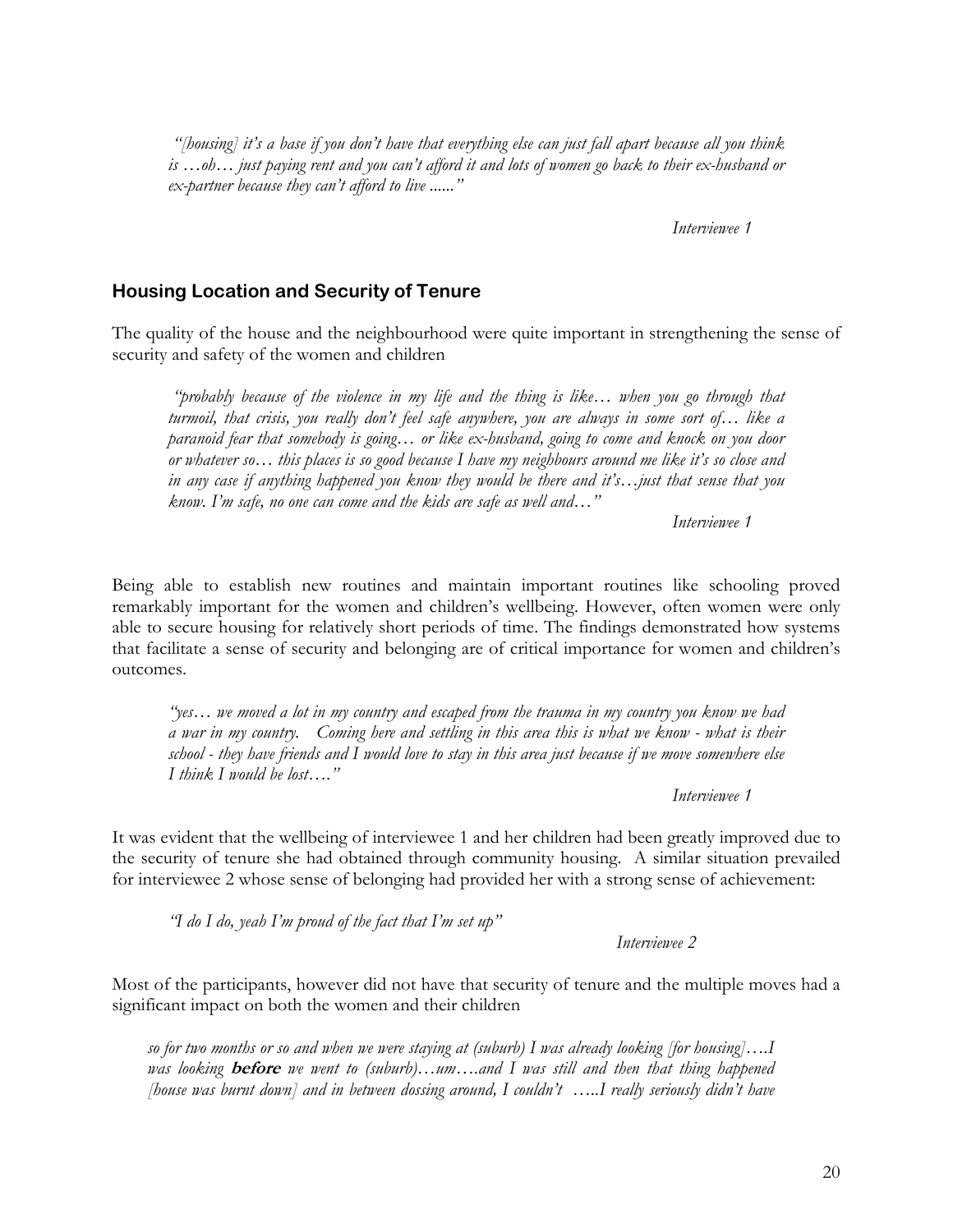the energy to constantly look around. Then we got the place at (suburb) so I'm still looking  $\dots$  and it was so difficult explaining it to the children. They were saying 'why are we still looking for a house when we've got a house...we've got a house'. I was, like, 'no baby, we don't  $-$  this house isn't ours, right, we're only here for a little short time'.

#### Interviewee 4

Finally it appears that the greater the distance the women had to move the greater the impact on their lives and their children. It was especially disruptive when the women had to move to areas that did not offer a sense of safety and security.

#### Housing conditions

In general this study found that the conditions of housing deteriorated significantly for the women and children who had fled the violence for safety. In addition to the issues of affordability and security of tenure was the issue of the physical condition of the housing available and the availability of maintenance. This study found that in public and private rental housing the women had difficulty accessing housing in an adequate condition. Some participants were charged significant amounts of money for repairs. In other situations the poor condition of the housing put them in a compromising situation with DoCS in terms of the environment they were offering their children. Most of the participants who experienced difficulties reported that they were scared to complain or felt that they did not have the right to ask for anything better.

There were maintenance issues for at least half of the participants; the slow or non existent maintenance responses created a range of financial and personal problems that generated more stress for the women. In a number of Housing NSW properties there were extreme cases of vandalism that made the premises unliveable leading to repeat periods of homelessness. Additionally a number of participants commented on feeling unsafe living in public housing estates due to threatening and unwelcoming behaviours from neighbours.

… And he [neighbour]… how they broke in was through a shotput ball… my house got broken into four times. I reported the security to Department of Housing. They never fixed the security whatsoever.... And the Department of Housing tried to give me a bill for it even though I had the police event number…"

Interviewee 9

Whilst many of the women expressed genuine interest in taking care of the premises to provide a healthy and clean environment for their children in many cases the housing that was available to them was already in bad condition. This made it particularly difficult for them to keep the premises in an acceptable condition.

"I do most of them [repairs] myself… because you wait… and …uh… I think if they [Housing NSW] did, they wouldn't have so much trouble with the house… it wouldn't cost so much… actually when they had their own maintenance I think it was a lot better but now they have contractors which go onto sub-contractors… they only have one number for you to ring and then you can be on the phone for 45 minutes and then you're on a big long list… I suppose they got a lot of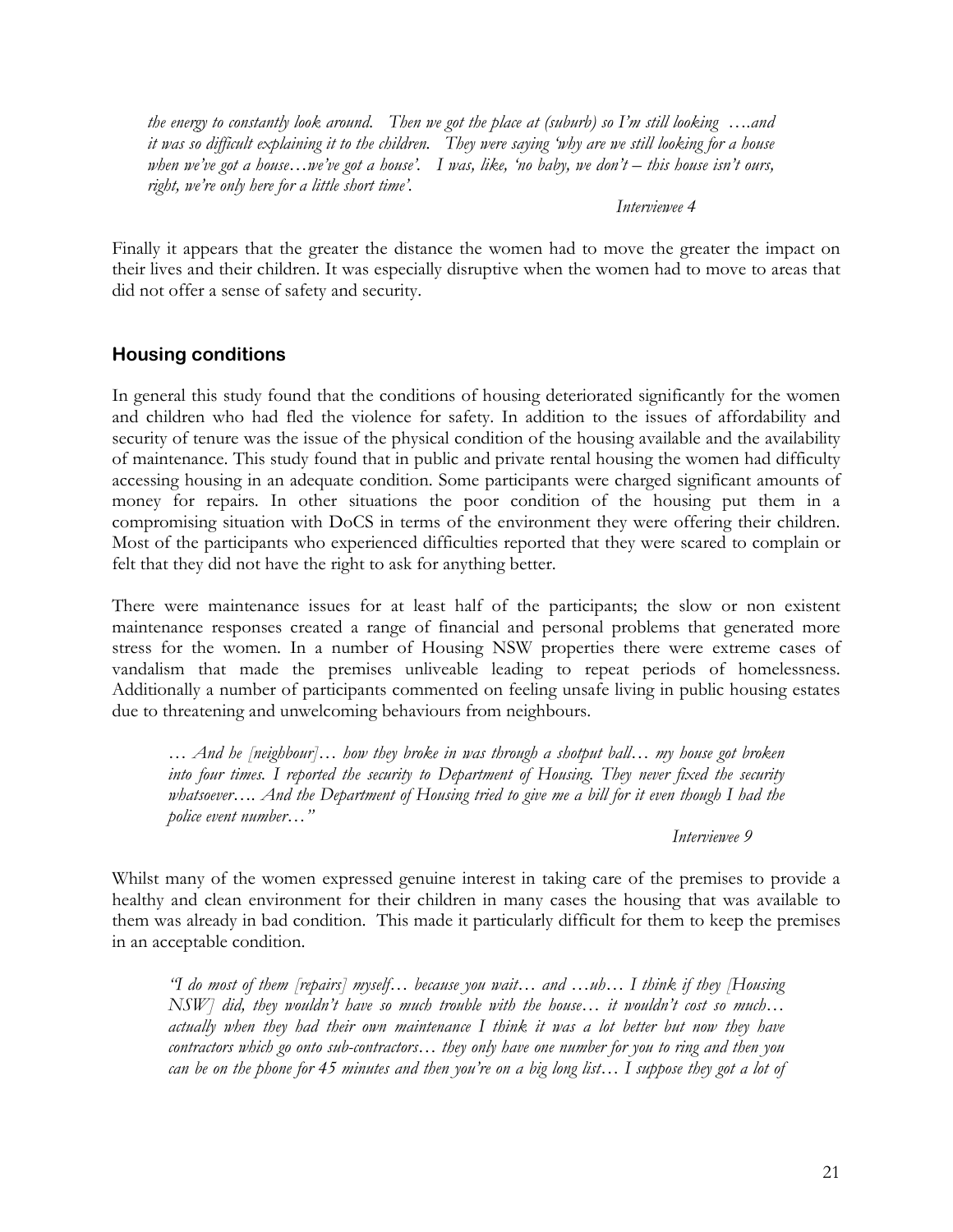people, I can understand that…but when you got things happening… you know… you generally want them fixed..."

Interviewee 5

"my grandmother was in that Housing Commission house for thirty… oh thirty years when I moved in with her. She actually moved into that house when my mum was pregnant with me and my mum lived there with Nan… if she wanted something done…she did it herself. Um… I think Housing Commission are on that level they only fix houses up once they leave and I found that is terrible. Vet Affairs did a bit of work on the house because my grandfather fell sick first but he passed ways a year before my grandmother. When my grandfather was sick they put a wheel chair ramp on, handles where they were needed... And it was in a poor state."

Interviewee 12

Overall participants that had accessed community housing reported less difficulties with security and maintenance.

### 5.2 The steps towards empowerment: the role of support

"…So it would have been the beginning of '96… I was actually living in (town name) at the time, had no support there, I only had my ex-husband and his family who all treated me badly. And I decided to pack the car and come home to (another town) where I'm actually from and ended up at the refuge here…"

"Oh, the refuge staff here are fantastic –they still support me to this day, mainly just someone to talk to, there's always someone here, so if you're feeling down you take a seat with one of the ladies" Interviewee 12

The women were required to navigate a range of complex service systems to secure both their own and their children's safety. In this process the role of support from various networks was an important component. High levels of support from relatives and friends, the community, the government and other non-government bodies were in many cases important to their success.

The participants emphasised that the work of the refuges had significantly exceeded any of the expectations they had, to the point that the majority of the women remained in contact with the refuges and received further support and some had even worked as volunteers for the refuges. The study found refuges addressed the needs of women and their children by offering a welcoming environment, a holistic response, committed service and advocacy without prejudice or judgement. A number of participants in the study had ongoing housing and support needs after leaving the refuge; the continuum of services offered and provided by refuges was evident throughout the interviews.

#### Support from family and friends

For some of the women support from friends and family, was pivotal to overcoming homelessness and living a life free from violence. This study showed a direct link between women's lack of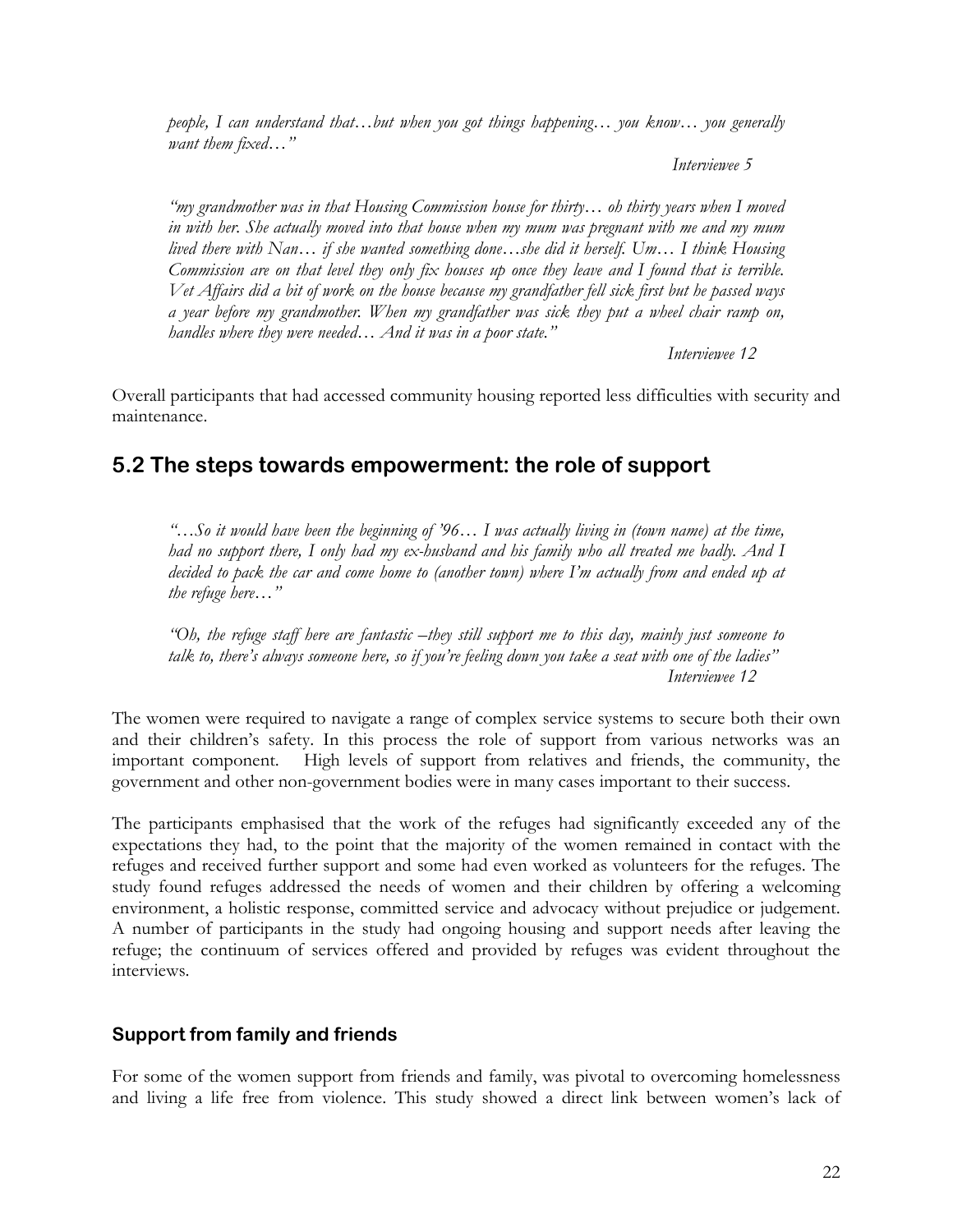community, family and friends support and their continued vulnerability to violence. Often perpetrators took advantage of this vulnerability to continue to exercise control and power over them.

We stayed with the Salvation Army for three and a half weeks because my father wouldn't allow us into his house, because he didn't want any abusive phone calls"

Interviewee 7

"not many at all. I don't have family as such, I've got some good friends but I don't have any family...I did [grow up here] but I grew up with violence as well, so it was just a continual thing and just the way of life for a long time."

Interviewee 12

I have no family, I have no friend... I have nothing"

Interviewee 6

A number of participants expressed that their own relatives and friends were not in a position to help due to facing violence at home as well, or due to mental health and other issues. These feelings of isolation and loneliness were expressed by several of the women. In these cases the refuges became a point to return to for help and support.

#### Impact of community supports and attitudes

This study has shown that there is great potential for the development of a strong culture of support in local communities. It can be observed from the study that the women who had achieved relatively secure and safe housing and a stable lifestyle had felt a part of the broader community. Support from neighbours, schools, locally based community organisations, refuges and the like had been extremely beneficial, especially for women who could not count on the aid from relatives and friends.

"… this place is so good because I have my neighbours around me like it's so close –and in my case if anything happened you know they would be there and it's just that sense that, you know I'm safe, no one can come and the kids are safe as well"

Interviewee 1

"they do –the two eldest go to a local school –which before anything and before I left...my ten year old was already at that public school so it wasn't that they have been relocated at all it's umm… he's been at that school since day one. They understood my circumstances and I've always been open with the headmaster so they've been able to cater for his needs. And then when my daughter started school we were actually out- of- zone by then but because the older one was already in the school and, like I said, they knew the circumstances so we were able to stay so I've kept them there. It's a very little school but we've been able to stay"

Interviewee 2

"I had a beautiful landlord…no. Their son actually owned the house but he lives in England and works over there and when he came out to Australia for Christmas, I'd get a phone call: 'can I come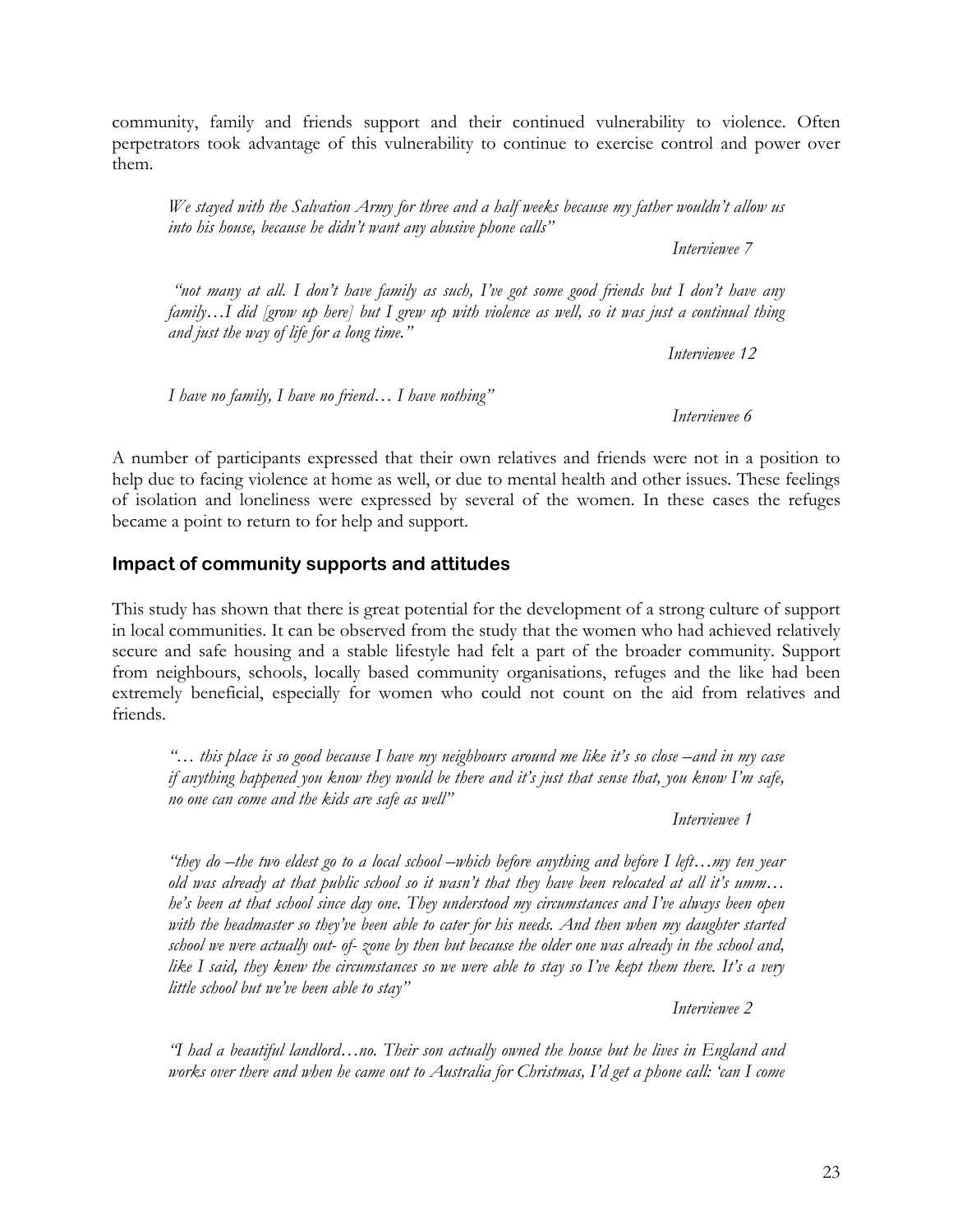and check the house? I'd go: 'yes, no drama'. You know he put palm trees out the back so there was shade for the kids... everything... he was really nice"

Interviewee 7

Some participants expressed their reticence to talk about their situation, while they acknowledged that it was important to talk about the violence and knew there were others in the community in similar situations. They also pointed out that they had to face prejudice and feelings of guilt and embarrassment while nothing happened to the perpetrators.

"what I learned with the domestic violence thing you have to tell everyone… you have to tell your lawyer, Centrelink... and your life is so exposed to so many people. Then, after a year or something, you just feel like shutting down and no one needs to know any more… it is different when you are talking to service providers because they are there to help you but when you tell others they put their judgement on it and you don't need that you just want to get through these times"

Interviewee 1

"also with my culture when you get married you stay married and…a lot of responsibility is placed on the women even though the men hold the authority and it's women that hold all of it together…because there are many expectations placed on the women –how the man appears how the family appears and everything. If the man hits a woman, well the woman must have done something"

Interviewee 4

#### Support from community organisations and government

There is a very complex network of government agencies and community organisations playing a role in providing services for women and children who have experienced domestic and family violence. The majority of the participants identified that navigating the system was, and for some continued to be very challenging. This demonstrated the lack of integrated services directly hindered the women's ability to prevent further episodes of homelessness and violence.

The participants had varying degrees of satisfaction with the services they received. Some considered they received helpful and efficient services whereas others considered they did not receive the help they required when they required it.

"I'm paying \$177 now for rent –its community housing, finally after being on the list for eight odd years –eight and a half years…"

Interviewee 3

Generally the interviews revealed that as the service provider became bigger, the participants encountered more bureaucracy and difficulty with accessing the services. Conversely, the smaller organisations (eg. community based organisations) were perceived as providers of better quality and efficient services. Some participants expressed satisfaction with community housing providers.

"...No, there is not [time limit for her lease], because this is what they've called my last home. At the time when I needed to be relocated from the last one that I was at, they pretty much... had accepted that I was now their client and so they housed me and at the time there was nothing that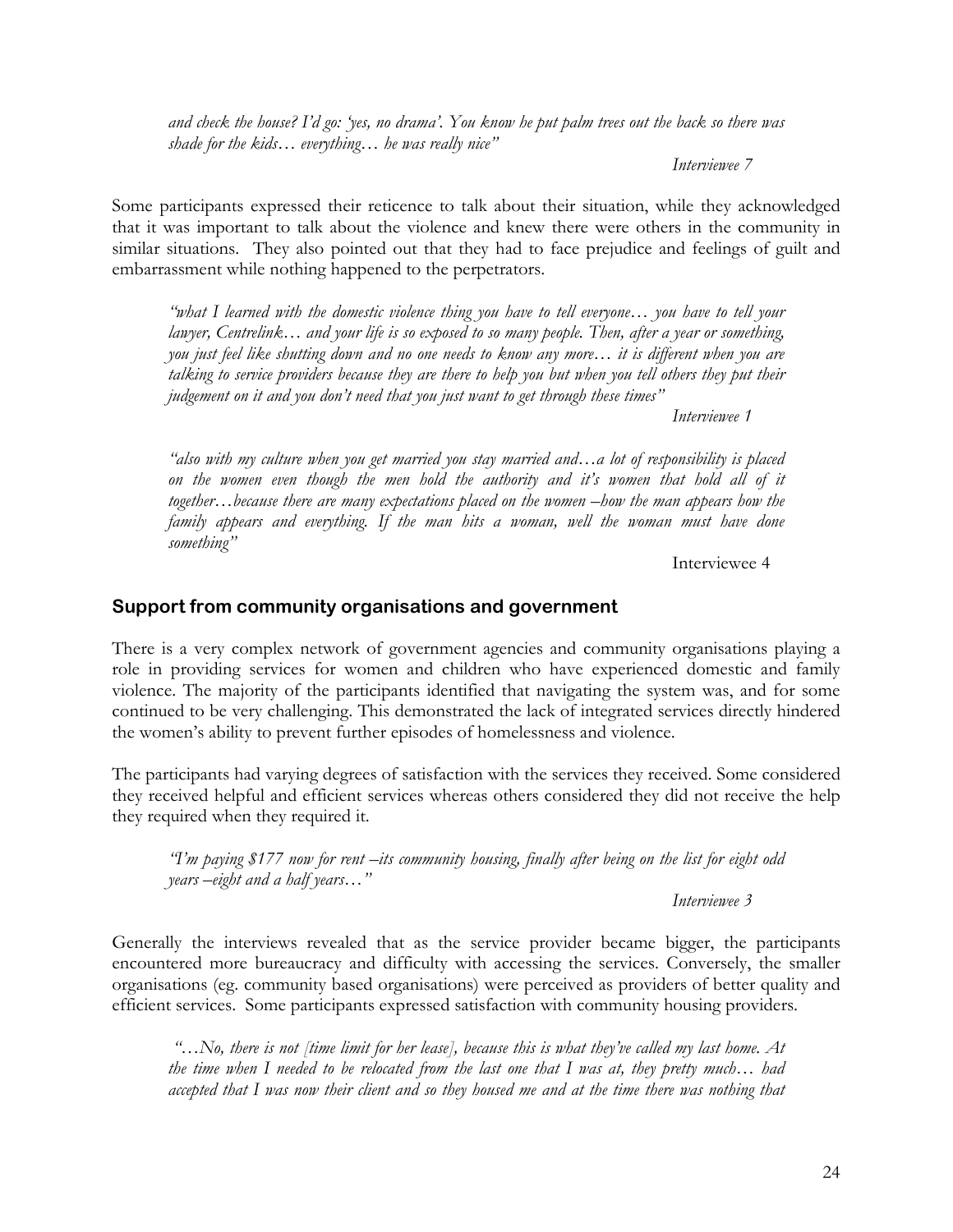they had available for me so they… advised me to find somewhere and they would subsidise the rent. So what they've said with this one is basically this is mine unless the owner wants to sell it..."

"Yes, its fully through a real estate and everything –the housing associations name is on the lease as the main leaseholder and I'm a sub-leasee."

Interviewee 2

The majority of women acknowledged that some individual staff in larger organisations, such as Centrelink, Housing NSW and DoCS, attempted to assist them but were unable to do so due to the policies they had to comply with.

"Interviewer: [so] you wouldn't be eligible for community housing because of the house you co-own

Yeah but I don't own it. Do you know what I mean? I'd like them to know all the debts we've got and I left the premises because of domestic violence and they should know that I'm frightened to go back to that house"

Interviewee 11

There were other cases, as highlighted previously where staff from such organisations were perceived as unhelpful and judgemental.

"I was just annoyed… he [Housing officer] rang me up and he was all angry and said: … we're looking after this house [burnt down house] and is there anything there that's of real value and do you really need to go back? And I said: 'of course there is, everything that's in there I worked really hard for so don't touch anything that's there because anything that can be salvaged I'm taking" Interviewee 4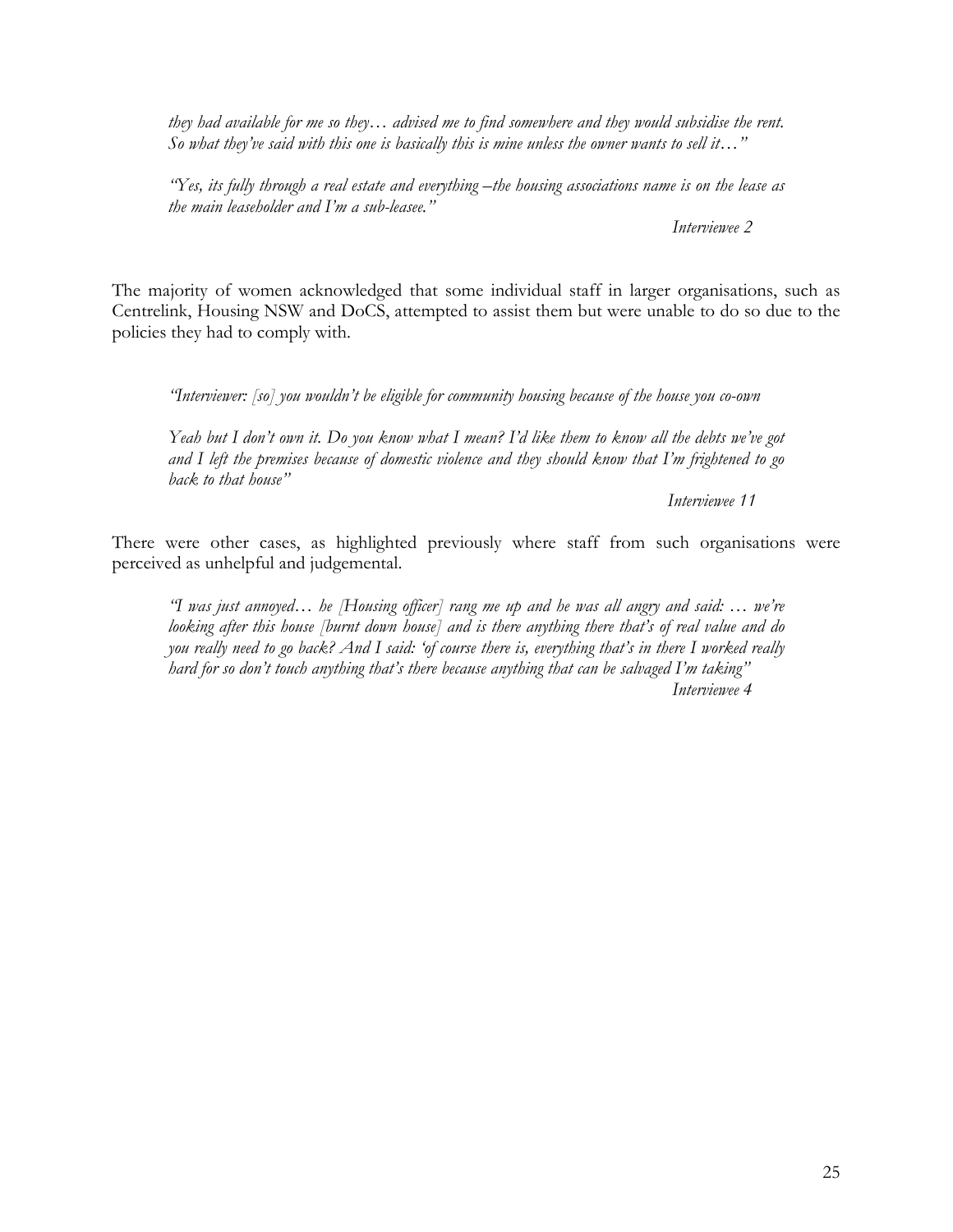#### 26

#### Services offered by Women's Refuges

Interestingly, the interview schedule did not include questions about the services or experiences of the women's stay in the women's refuges, however 11 of the 12 interviewees reported high levels of satisfaction with the assistance and advocacy provided by women's refuges.

"oh over and above [refuge's level of support], I didn't know what I was expecting or what you know I should have received but the staff here were just amazing ...

Interviewee 2

all these people at  $[Refuge]$  has helped me...all they've done...I can't explain to you how much they have helped me...you know when I've been down and out and had absolutely nobody – they've always been there…

Interviewee 4

that the women's refuge has been very supportive over the years and seen me through the times when I needed them the most and putting me in homes and houses and everything – it's been great, you know.

Interviewee 10

 In another case the participant had received some level of ongoing support from the refuge for over 20 years.

Interviewer: did you come back to [refuge]?

Interviewer: so, I'm just trying to get an idea of the years that these happened… so 17 years ago there was violence from your daughter's partner and that was the first time here at [refuge] what length of time were you here?

"well I was here for nearly three months"

Interviewee 5

The interviews revealed a significant level of support by the women for the service models developed by women's refuges. Beyond providing accommodation and support, the refuges played important role in empowering women and children.

I mean you go somewhere else in Australia...I mean what they have here, they even get us women into TAFE, we have time out from the kids to do a TAFE course, we go on little excursions, like, one week we'll have playgroup here, next week we'll have our women group, and it just gives us that time to be.....free women.... I think they're very helpful here, and a lot of people don't realise that and there's not really that many organisations that help, that help them, I think.

Interviewee 9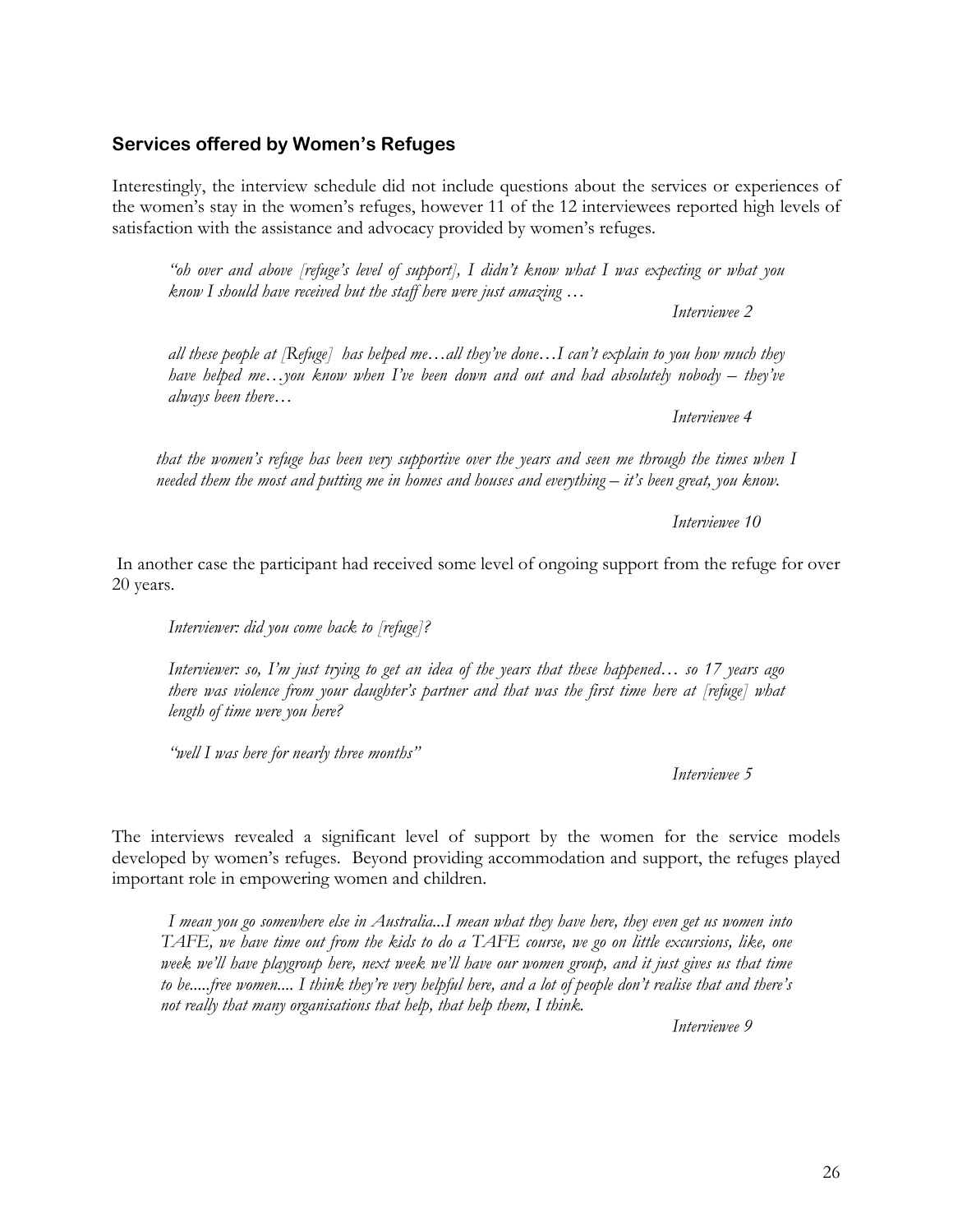"I think when I got my house [started trusting in the refuge staff] because I was so rapt because [names refuges staff members] they used to drive me around town all the time looking for a house and…"

 Interviewee 8 "oh, everything... at the refuge... everything. They give me food, they give me the place where I stay... they give me everything, everything…

Yes, yes. In this moment…um…there was two women in the staff speak Spanish…they help me a lot for the immigration, because I need the new visa for me.

Interviewee 6

"talking with [refuge staff] was a bit like… I… they expanded my social literacy so much… it was just unbelievable… I grew so much from here…and if I didn't have that behind me… I don't think I would have the strength to look for places… for me it was mainly through talking with [refuge staff] that gave me the confidence to face the world again..."

Interviewee 4

The findings suggest that the services provided by refuges were of great benefit to the women and children. However, the first contact for many of the women was not easy mainly because of their experiences of violence, but also because some had preconceived ideas about the refuges. Then, the learning curve and the improvement in women's perceptions about the refuges were shown to be very positive.

"the first time…we were there for fifteen weeks…and that was really challenging for me…because it was so healthy and normal and there was routine and there was safety...and...but for me it was strange people, a refuge…that's how I, you know… really what they were offering me were safety and routine and something secure for my children and food and all of that. But I saw them as strangers… refuge… you know people who were linked into DOCS people who can take my kids away  $-that's$  how I saw them"

"well the minute we arrived [refuge staff member] was… so welcoming and then she showed us to our room and I went to the room and there were towels, like… brand new towels, brand new this, brand new that…there were toiletries, like a little hotel room and there was a play room for the children and I was like 'oh my goodness this is so different to what I expected'…so immediately I was like 'anything for my kids as long as we're not in the car' and then when she showed me there was food…"

Interview 4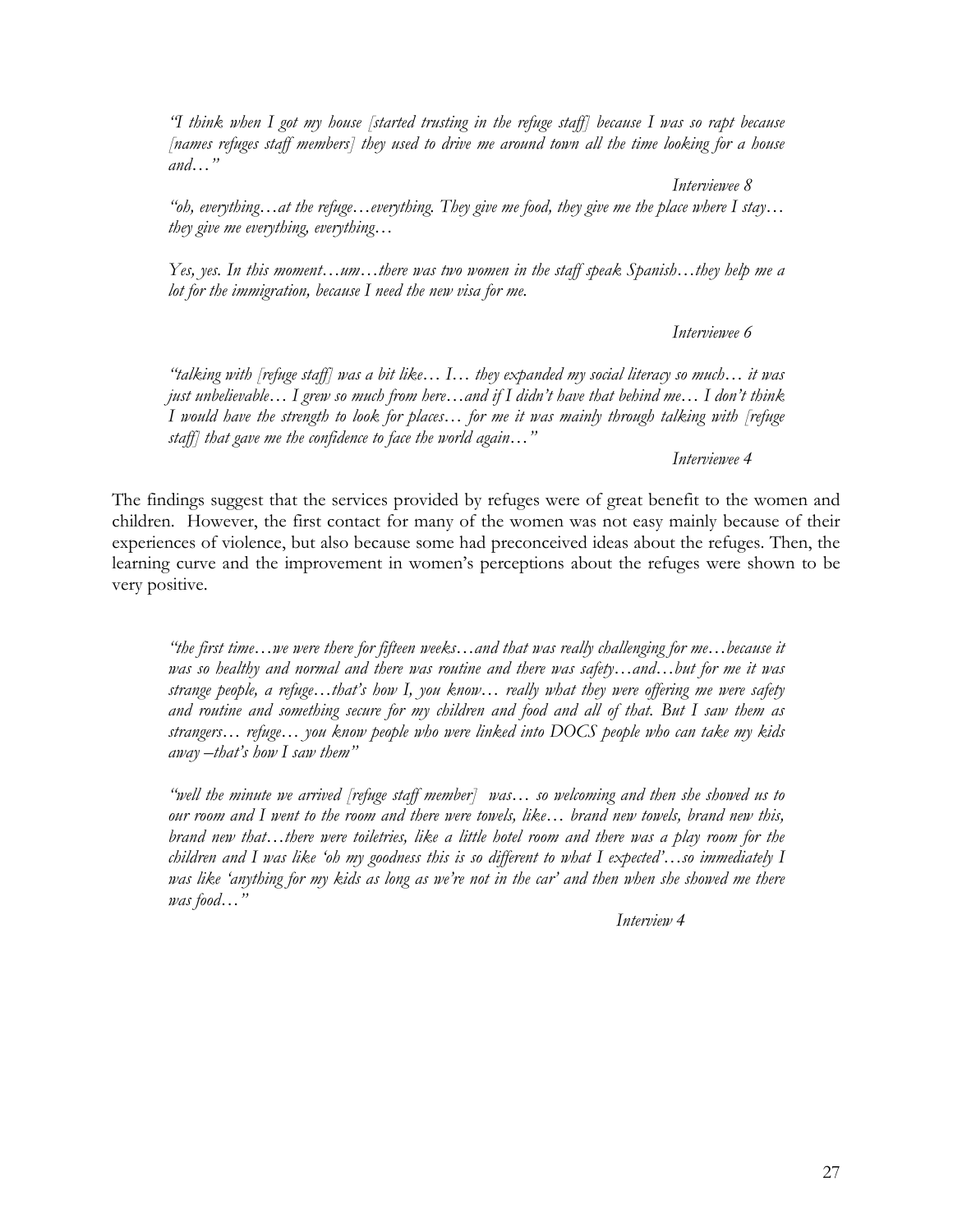## 5.3 Children, Housing and Domestic and Family Violence

Throughout the interviews it was evident that the safety and wellbeing of the participant's children was a significant concern. The concerns ranged from ongoing fears for the safety of children in relation to the perpetrator, safety concerns for the children in relation the neighbourhood, the impact of housing on the children's health and not having access sufficient support services.

In addition to these concerns several participants indentified issues with child protection authorities. The findings from this study demonstrates how the interface between domestic violence and child protection responses can impact on homelessness, in some instances the child protection response was the direct cause of long term homelessness.

"and then one day DoCS come out and they said : 'look, we're thinking about taking your kids'. And I went: 'What!' and they said: 'Well you have got a choice – either be in the refuge on Monday morning or we will come and get your kids'. Well, hell no, I was there at 6.30 in the morning"

#### Interviewee 8

The DoCS response above demonstrates that child protection responses can be a direct path to homelessness. The interviews also revealed that many of the women and children continued to have ongoing involvement with DoCS as a result of their lack of access to safe and affordable housing.

Interviewee: and then DOCS had to come to it and I was explaining to DOCS that is so unfair because I'm in the same situation...and then he started with his same old routine again....

Interviewer: being violent toward you?

Interviewee: yeah.

#### Interviewee 4

A number of women expressed how DoCS pressured them, giving deadlines and maintaining a close monitoring of their housing conditions. The majority of the women however acknowledged that DoCS monitoring is necessary for the wellbeing of their children. However the lack of empathy and consistency in approach made them anxious and fearful. In the majority of cases the women were helped by the refuge to access DoCS services and comply with their requirements.

"no, the refuge made me fill in...um... housing... and then I went there and then the refuge took me to [community housing provider]... yeah actually it was quite good because the day I went there was the day I was really given a deadline by DoCS and I wanted out of here and the day I went there for the interview, was the day  $I$  got my house"

Interviewee 8

Several participants identified that the multiple moves had impeded and compromised the children's schooling. In one case a child had missed around 200 days of school. Many of the participants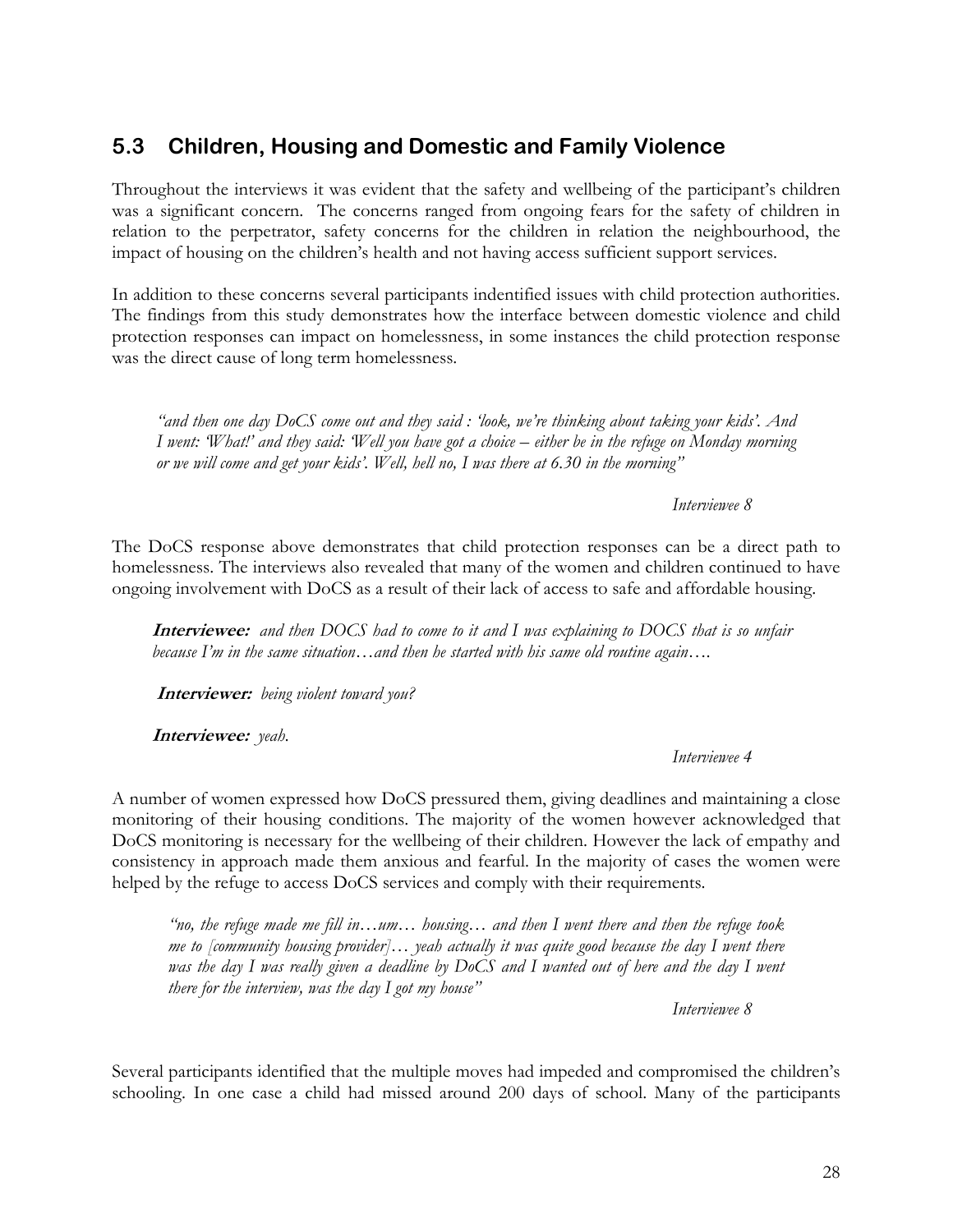emphasised the importance of stable schooling in their children's lives and in several cases the women voiced their thoughts about schooling

"yes, because I don't want to change their [children] school. They have been moving, moving I am trying to keep them in one school… They are very resilient I think the kids are doing well but now... how can I explain... we have to move again I don't know how it is going to impact" Interviewee 1

"The children were transferred from there because of the violence... they used to go to  $****$  School... and then when I moved they were going there as well so I tried to keep them in one school but when I got permanent residency in the area, like this one I'm in now, I had them transferred to that school that I said was just up the road… so they really haven't … I've tried to limit the change of schools because that's a big thing"

Interviewee 5

For some participants, their commitment to ensure stability for their children, by limiting the number of changes in schools, had resulted significant increases in travel time and consequently limited their own ability to expand their involvement in other activities such as employment and other community activities. For some of the participants private travel to and from school was necessary due to the continued threat of abduction of the children by the perpetrator

Interviewer: do you think you might feel more confident next year if they are at the same school if they were to catch public transport to school – is it on the same train line or is it a different train line?

**Interviewee:** (suburb) doesn't actually have trains – there are buses to (neighbouring) station – no, not really I'm a little bit protective of them  $-$  I've had a lot of trouble with my ex-husband with domestic violence – he's actually tried to abduct them  $-$  I just have a little bit of a thing  $-$  T'll drop you at school and I'll pick you up'.

Interviewee 3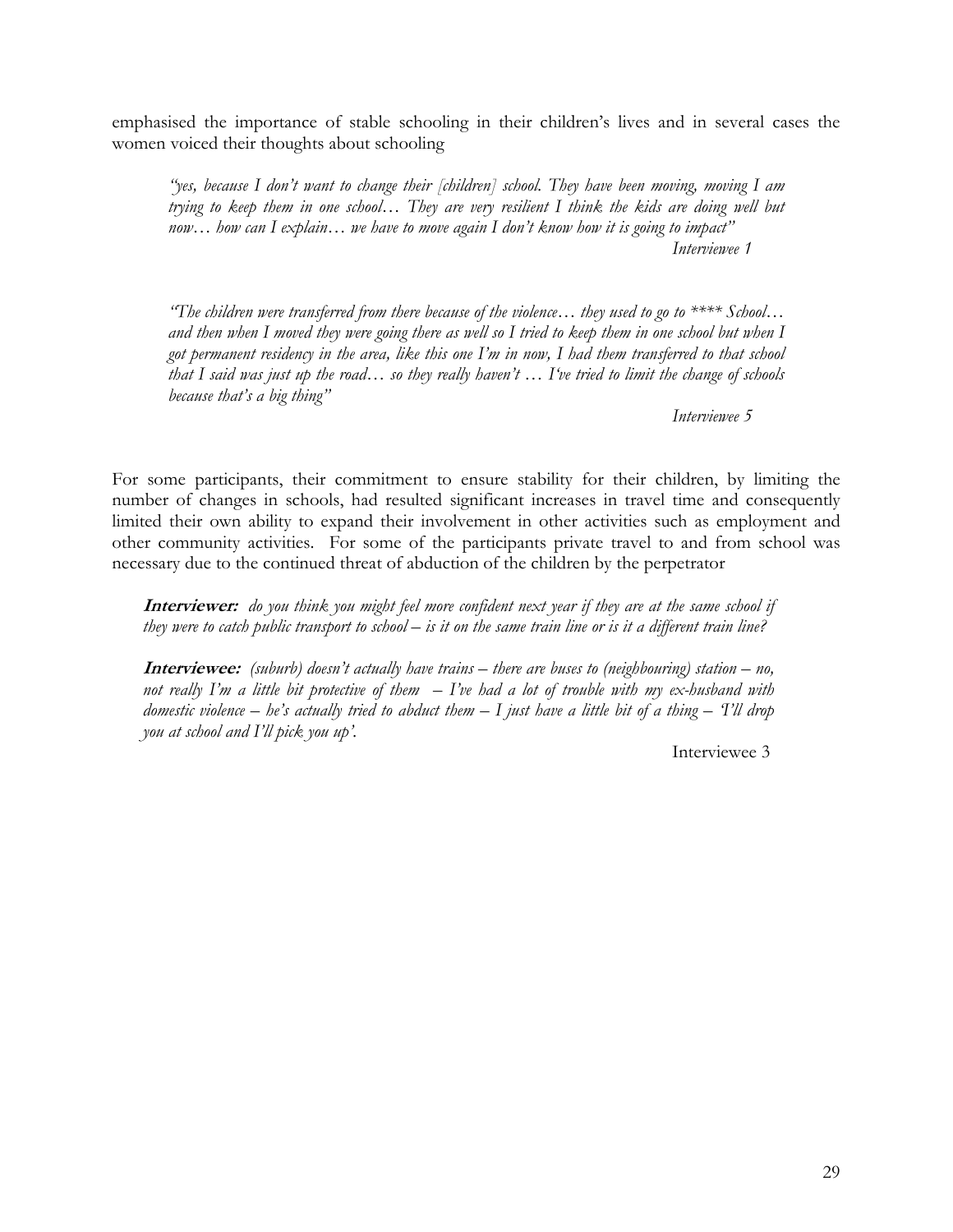### 5.4 Aspirations for the future

One of the final questions was in relation to women's hopes for the future. For the majority of women who had not been able to access safe, affordable and appropriate housing, access to such housing had remained one of their key concerns and aspirations. One woman explicitly noted that her main aspiration was to get a house further away from the perpetrator of the violence, but she could not see how this would occur due to the high costs of rent out of the area.

Aspirations beyond just housing were only identified by participants that had secured appropriate housing. The aspirations of one of the participants provided a richer understanding of the impact that the violence and subsequent homelessness upon the wellbeing of her and the children:

Interviewer: How do you imagine your life in the next couple of years?

Interviewee: hopefully debt free and just being able to perhaps... not have to worry about bills and money.... Maybe even go camping ... it cost[s] a little [bit of money] in fuel and hiring of space where you go  $-$  just those little things that you don't get to do"

Interviewee 3

The aspirations for another woman that had accessed appropriate housing for a longer period of time were.

Interviewee: I do but I don't want to be in that mindset of poverty…the mindset of 'this is going to be it for us'. I have a lot of thoughts in my mind about business and building a business and stuff... so in saying that I sort of, obviously, if financials change in my life then I am not going to be entitled to stay in a housing house and I don't want to be stuck in a mindset of 'cool we're in this house and this is it' and….

Interviewer: you don't want to close yourself off to options.

Interviewee: no I don't.

Interviewer: and opportunities by the sound of it....

Interviewee: I do, I do…

Interviewer: keeping your mind open to opportunities which may involve another move or it may involve staying there for a period of time whilst you go through a transition ….?

Interviewee: yes, I don't want to be in a box where 'this is my life' – whilst it is great that we are getting this great assistance but  $I$  don't want to assume 'this is it'.....

Interviewee 2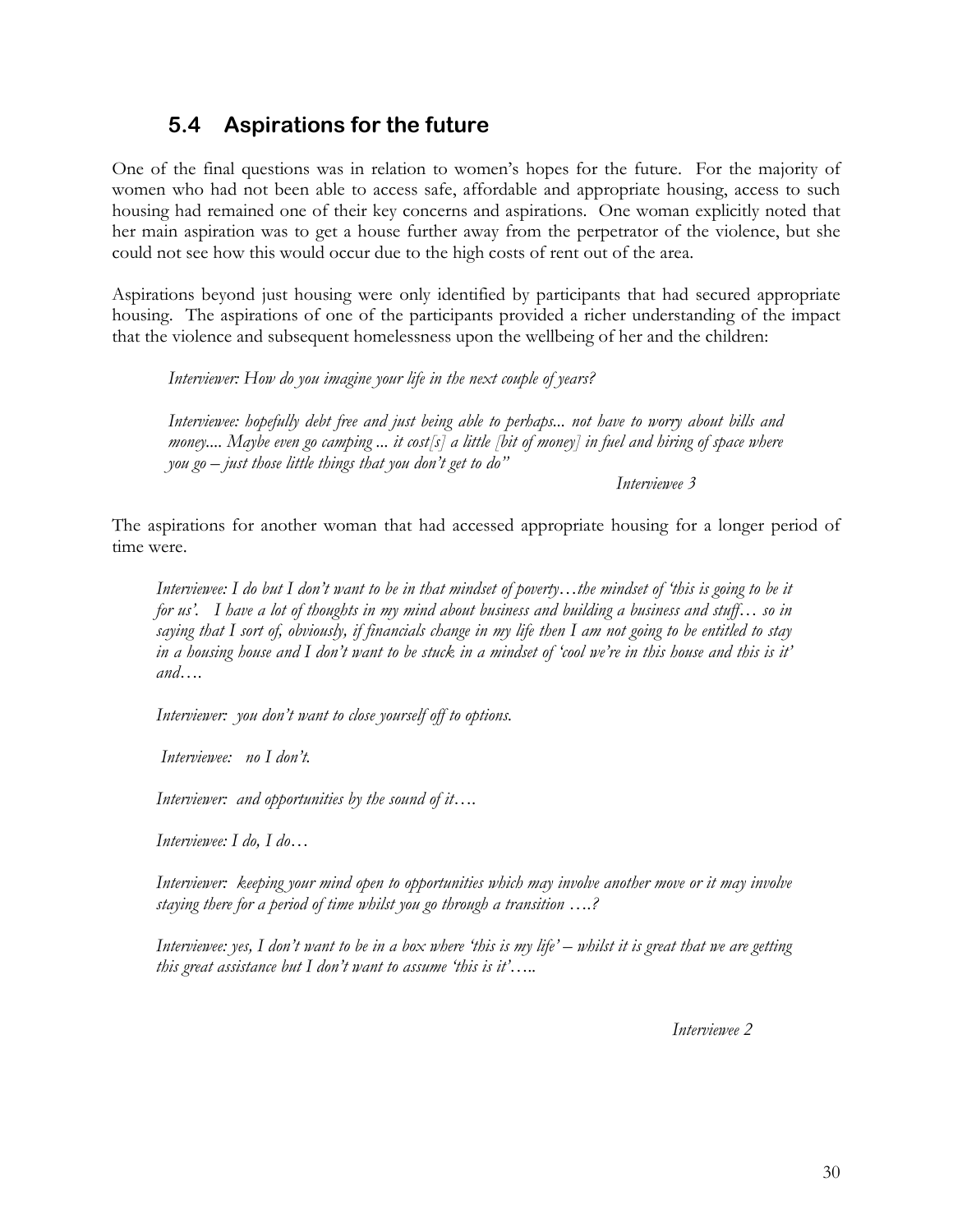## 6.Discussion and Recommendations

A major finding of the study is the central role that affordable and appropriate housing can play in allowing women to re-establish their lives. It is the foundation for change in the lives of women and their families. This position is very well described by one of the women in the study.

"I think the main issue is when a woman is in domestic violence she thinks 'where am I going to go' and if she's got a house or like affordable housing like somewhere to go to when she escapes. For me…, this housing provided for me… it did so much for my wellbeing –I enrolled in TAFE… I am moving on with my life. I feel like I achieved something. If I didn't have this housing probably…, I would go on the other side and get depressed and isolate myself. I wouldn't be able to meet people and wouldn't even want to go... and that would then have an effect on my children and all… I think that's so significant like housing and wellbeing –I thing it is the most important thing"

#### Interviewee 1

These findings corroborate a number of issues addressed in recent literature such as the contribution of stable housing on reducing levels of stress, changing the perspectives of women by empowering them, and generating a positive atmosphere for children. The length of stay directly related to a sense of security and a sense of a settled life. Being able to maintain important routines like schooling proved markedly important for women and children's wellbeing. However, often women were only able to secure housing for relatively short periods of time. Housing systems that facilitate a sense of security and belonging were of critical importance to women and children's outcomes.

Many of the women experiences involved moving between various types of accommodation that lacked security of tenure and/or failed to provide a sense of safety and social inclusion. These findings accord with the broad acknowledgement that there are not sufficient exit points for people exiting specialist homelessness services, including women's refuges (Tually, Faulkner, 2008; Commonwealth of Australia, 2008a, p.21).

The findings from this research supports previous research that states that, for most women who have experienced homelessness as a result of domestic and family violence social housing should be readily available (Tually, Faulkner, p.55). The findings from this study, however also indicated that community housing providers were more responsive to the housing needs of women and children. Importantly, the stock should be geographically dispersed to ensure women do not become isolated from support networks and services.

This study provided an avenue for the voices of women to be heard in relation their housing needs and experiences, it presents an opportunity to bridge the disconnect between policy and service responses and the real the experiences and long term needs of women and children who experience homelessness as a result of domestic and family violence. This is necessary to ensure policy and program responses contribute to women and children's sense of belonging, safety and security.

The recent allocation of social housing and homelessness programs announced by the Commonwealth, and other reforms being implemented by the NSW Government, provide an opportunity to improve housing outcomes for women and children who experience domestic and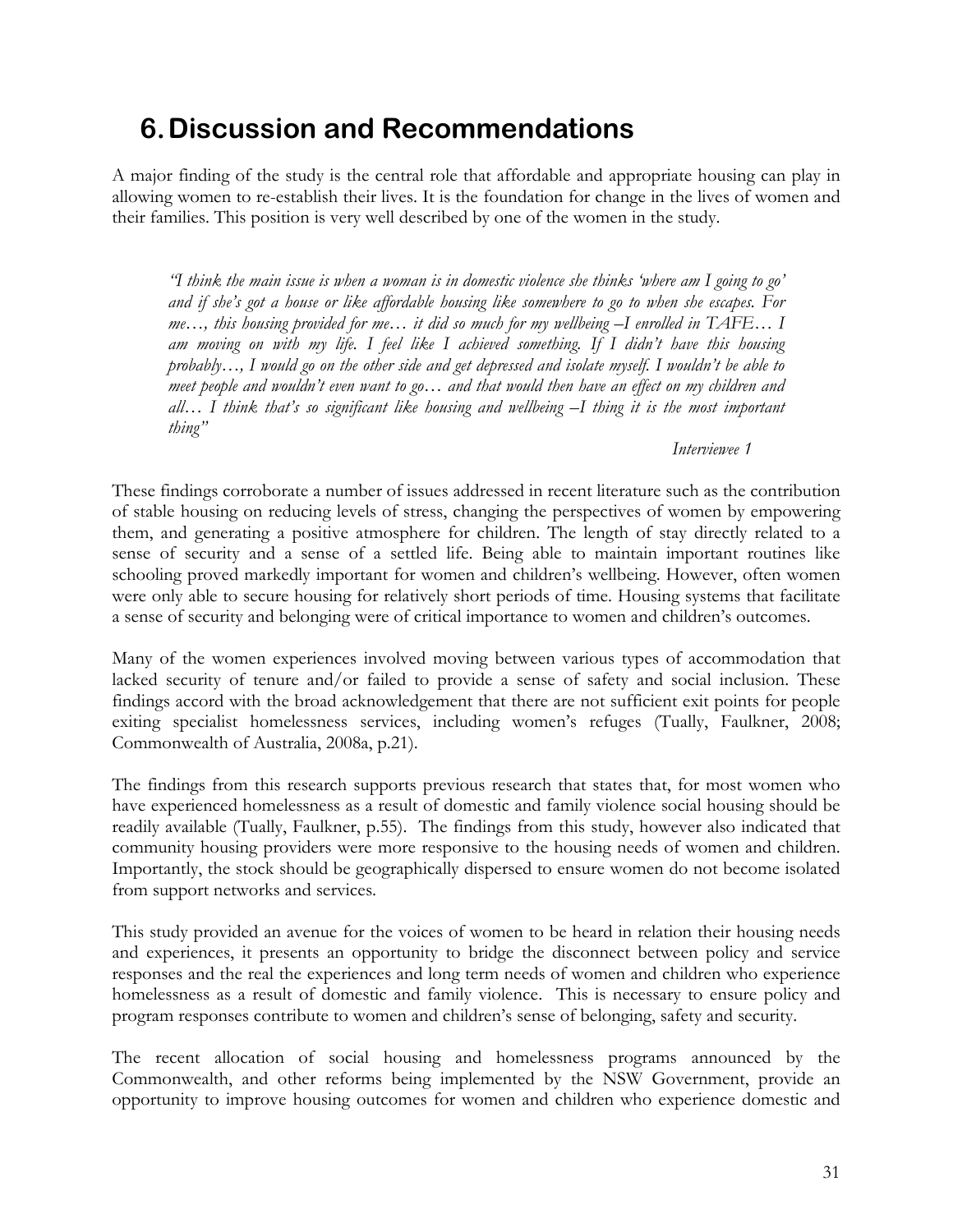family violence. There is currently significant potential to increase the number of suitable housing options to women and children who have experienced domestic and family violence. Mechanisms to achieve this could be a specific allocation of the additional social housing dwellings, through the Commonwealth's housing stimulus package for women and children exiting refuges and as a direct pathway out of violence. The National Rental Affordability Scheme (NRAS) also provides opportunity for an increase in affordable housing stock for women and children and funds through the Homelessness National Partnership Agreement could also improve the capacity for women's refuges to directly support women and children to maintain their housing.

In addition to the quantity of affordable and safe housing, there is a need to ensure such housing is of appropriate quality and accessible to women and children. The interviews revealed that some women had found that their inability to access social housing was not only hindered by the lack of sufficient housing stock but also by some of the attitudes, practices and policies of multiple agencies. These findings indicate the need for specialist domestic and family violence services, including women's refuges to work in partnership with the NSW Government agencies to address these barriers. One opportunity for this to occur is the Review of Housing NSW policies that was identified in the consultation draft of the NSW Homelessness Framework under action 3.1.7 "Consider eligibility requirements for access to priority housing for homeless people" (Housing NSW, 2008, p.21).

Recommendation:

- 1. The Commonwealth & State Governments and Community Housing Providers work with women's refuges and other specialist women's services to increase the number of affordable and safe housing options available to women and children who experience domestic and family violence. There are a number of initiatives that could be undertaken to achieve this, some of these include:
	- a. A percentage of the estimated additional 9,000 social housing dwellings to be developed from the Commonwealth housing stimulus package be quarantined to increase exit points from women's refuges as well as provide direct pathways into permanent housing for women and children experiencing domestic violence. The housing provided through such partnerships should include configurations of medium term and long-term housing to increase housing options for women and children exiting refuges. To achieve this, the additional housing stock should be:
		- i. Directed to those community housing providers who currently have existing partnerships with women's refuges and invite other housing providers to form partnerships with women's refuges in key low housing stock locations.
	- b. A percentage of the 50 000 properties to be developed as part of the National Rental Affordability Scheme be specifically allocated to women and children who have experienced domestic and family violence, as previously recommended by Tually and Faulkner (2008).
	- c. The provision of brokerage funds to women's refuges to improve safety and security measures to women and children living within both social housing, private rental properties and remaining in their home after the perpetrator has been removed.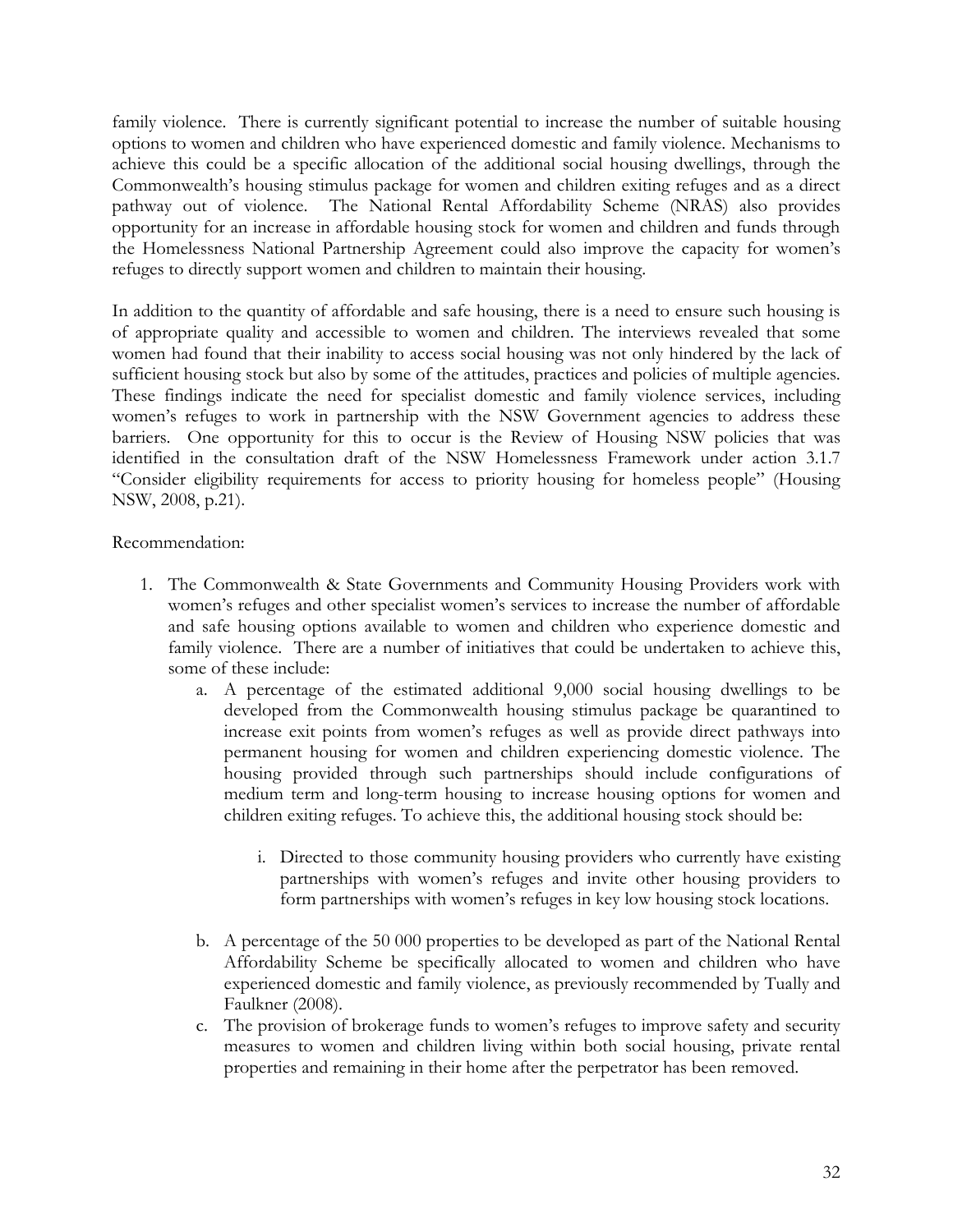- 2. A larger study be undertaken with women who have experienced domestic and family violence and the services that support them to investigate not only the impact of housing on the lives of women and children-post crisis accommodation but also examine of the models of housing that positively impact on the wellbeing of women and children.
- 3. The review of housing eligibility requirements must specifically examine the barriers that women and children currently experience, particularly in relation to:
	- a. The extensive level of evidence required for housing;
	- b. The use of asset testing, particularly home ownership, for women who have experienced domestic and family violence needs to take into account that the capital of these assets can be inaccessible in the short term due to lengthy legal processes and safety concerns.
- 4. Housing NSW provide training to housing staff to improve the overall knowledge and service delivery to women and children who require housing after experiencing domestic and family violence.
- 5. Housing NSW develop regional domestic and family violence specialised support worker positions to support Housing NSW staff and strengthen interagency partnerships with regional domestic violence services.

Throughout the interviews it was evident that the safety and wellbeing of the participant's children was a significant concern. The concerns ranged from ongoing fears for the safety of children in relation to the perpetrator, safety concerns for the children in relation the neighbourhood, the impact of housing on the children's health and a lack of support structures available to women to remedy these concerns.

The findings from this study demonstrate how the interface between domestic violence and child protection responses can lead to protracted periods of homelessness. This issue should be addressed in the development of integrated service responses through the NSW Government's response to the Wood Commission of Inquiry to Child Protection Services, NSW Domestic and Family Violence Framework and the NSW Homelessness Action Plan. This integration should provide mechanisms to ensure that child protection interventions address both the immediate and long term safety and housing needs of both women and children.

As the White Paper notes the costs for not assisting children who access specialist homeless services, including women's refuges, is estimated to be \$1 billion per year, given the 22% increase in the number of homeless children since 2001 the costs look likely to increase significantly over time if their needs are not met (Commonwealth of Australia, 2008, p.10).

Recommendation:

- 6. The implementation of specialist services for children recommended in the White Paper such as brokerage funds to specialist homelessness services, regional child development workers and closer links with child protection services be a priority:
	- a. The role and skills of child support workers in NSW Women's Refuge Movement refuges be formally recognised and utilised to increase the coordination and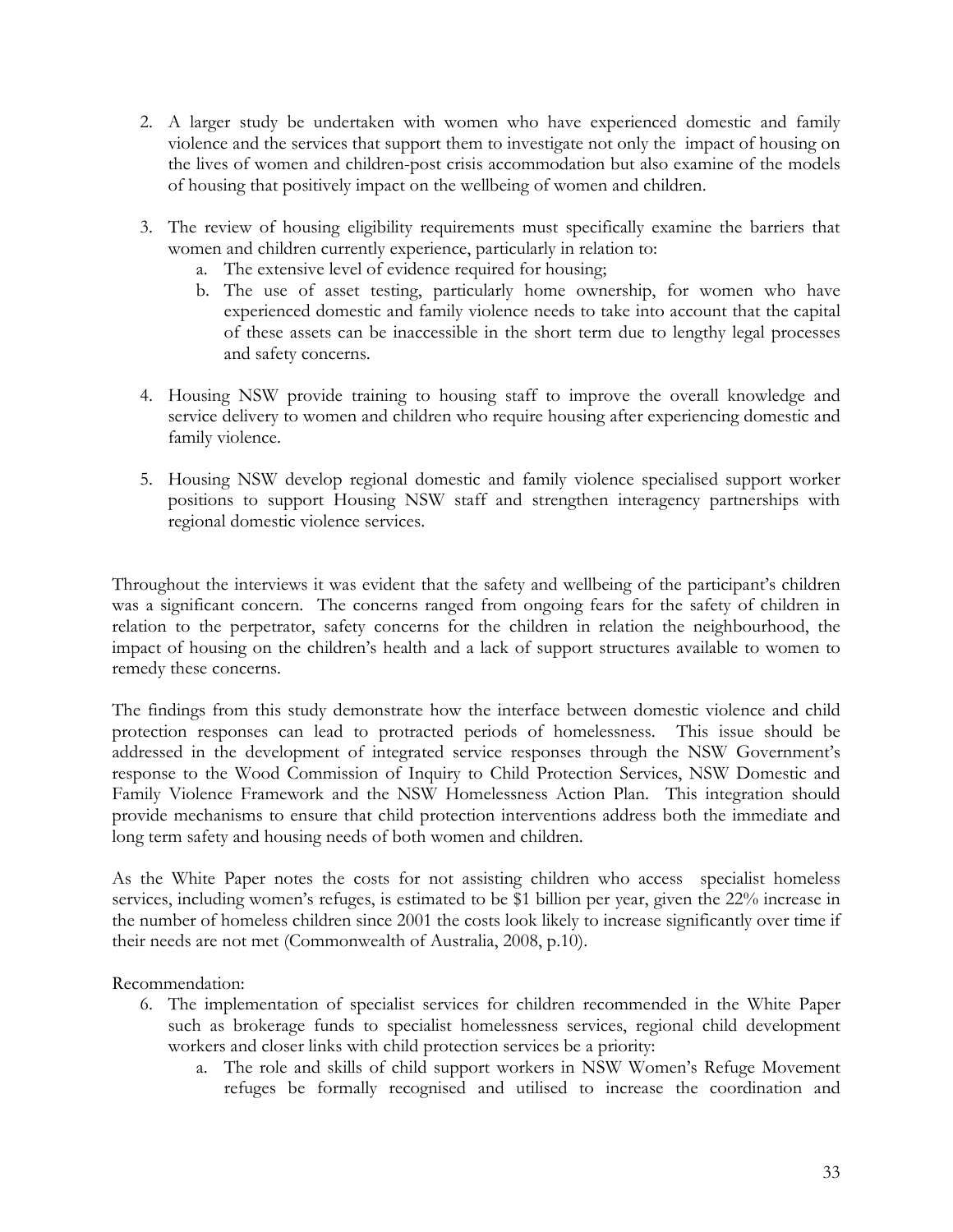facilitation of services and resources to better meet the needs of children who are homeless or at risk of homelessness because of domestic and family.

Another major finding of the study was the positive support the women received from refuges. The participants continued to receive support from the refuges long after they had stopped using the refuge accommodation. This feedback was particularly interesting as there were no specific questions in the interview schedule relating to the services provided by the refuge. Many of the participants reflected on experiences where refuges had played an important role in meeting or facilitating access to other services to address a diverse range of needs that women and children required.

Despite the important role of refuges, they can only deliver permanent success if they are part of a continuum that includes permanent, safe and affordable housing (Tually, Faulkner et.al, 2008, p.46). This statement is supported by the findings in this study, for the minority of participants who did find stable and safe accommodation the importance of this in rebuilding their lives was identified. In contrast the women who were unable to access appropriate housing remained in unsafe situations and experienced multiple periods of homelessness. The findings from this study provide some clear indications on what parts of the service system should be improved to reduce the level of homelessness caused by domestic and family violence, a task which both the Commonwealth and NSW Governments have committed themselves to addressing.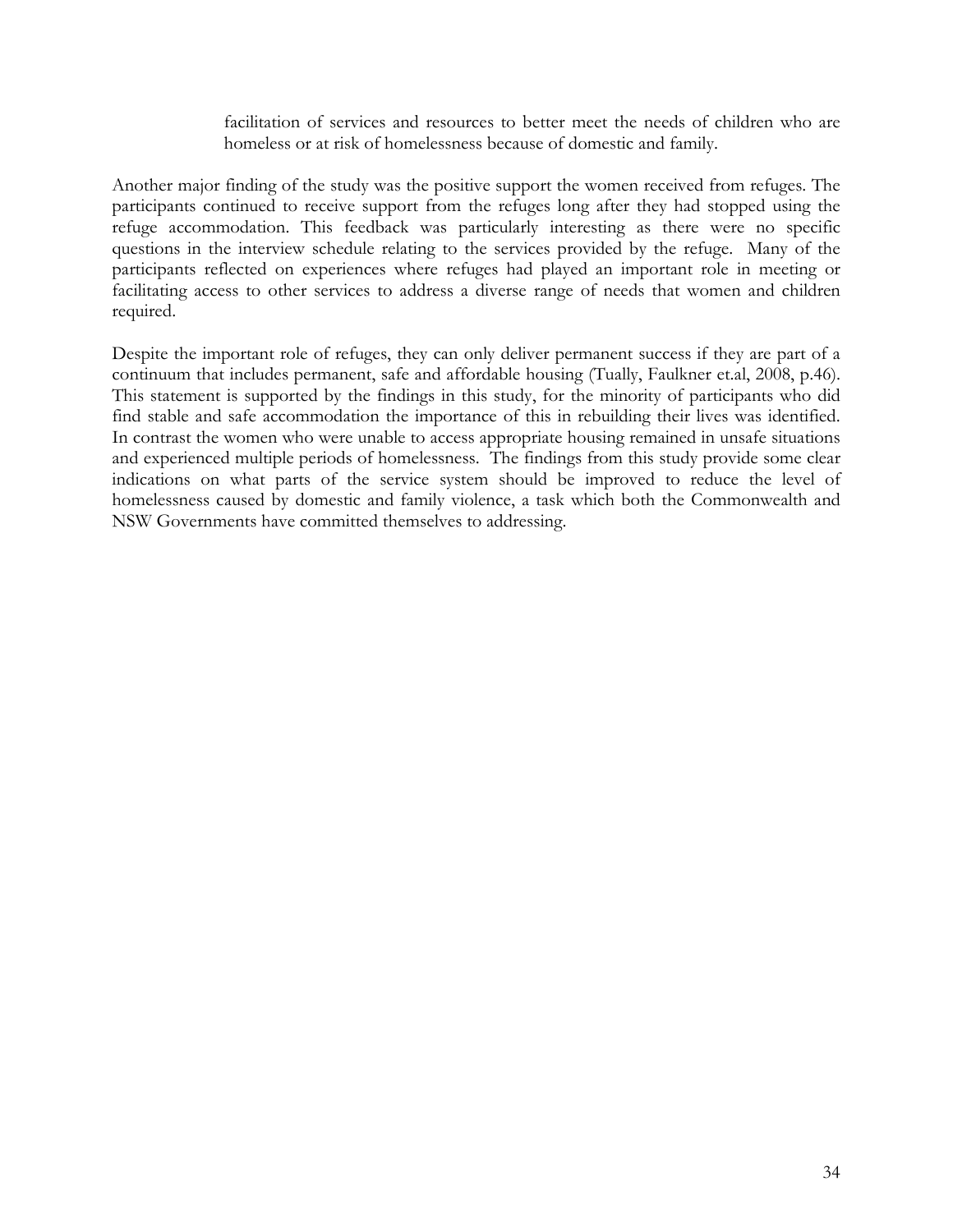## References

- Auh, S., C. C. Cook, et al. (2006). "Children's Housing Environments: Welfare Families in Iowa." Family and Consumer Sciences Research 35(2): 96-117.
- Australian Institute of Health and Welfare (2009), Homeless Aboriginal and Torres Strait Islander clients in SAAP 2006-2007, a report from the SAAP National Data Collection. Cat. no. HOU 109. Canberra: AIHW.
- Australian Institute of Health and Welfare,(2008), Homeless People in SAAP: SAAP National Data Collection annual report New South Wales supplementary tables. SAAP NDCA report series 12. Cat. no. HOU177. Canberra:AIHW.
- Australian Instiute of Health and Welfare, (2008a), Demand for SAAP accommodation by homeless people 2006–07: a report from the SAAP National Data Collection. SAAP NDCA report, Series 12. Cat. no. HOU 186. Canberra: AIHW.
- Baker, C. K., S. L. Cook, et al. (2003). "Domestic Violence and Housing Problems." *Violence Against* Women 9(7): 754-783.
- Bartholomew, T. (1999). A long way from home: family homelessness in the current welfare context. St Kilda, The Salvation Army.
- Berkman, P. (1971). "Measurement of mental health in a general population survey." *American Journal* of Epidemiology 94: 105-111.
- Boydell, K. M., P. Goering, et al. (2000). "Narratives of Identity: Re-presentation of Self in People Who Are Homeless." *Qualitative Health Research* 10(1): 26-38.
- Brown, K. (2005) "The best with what we've got: Building a profile of NSW SAAP family agencies."
- Chamberlain, C. and D. MacKenzie (1992). "Understanding Contemporary Homelessness: Issues of Definition and Meaning." Australian Journal of Social Issues 27(4): 274-297.
- Chamberlain, K. and S. Zika (1990). "The minor events approach to stress: Support for the use of daily hassles." British Journal of Psychology 81: 469-481.
- Chung, D., R. Kennedy, et al. (2000). Home Safe Home. S. P. R. Group and U. o. S. Australia, Partnerships Against Domestic Violence: 113.
- Commonwealth of Australia, 2008, The Road Home: A National Approach to Reducing Homelessness, Commonwealth of Australia, http://www.facsia.gov.au/housing/homelessness\_white\_paper/the\_road\_home.pdf
- Commonwealth of Australia, (2008a), Which way home?: A new approach to homelessness, Commonwealth of Australia.
- Decker, S., P. Cary, et al. (2006). "From the Streets to Assisted Living. Perceptions of a Vulnerable Population." *Journal of Psychosocial Nursing* 44(6): 18-27.
- Denzin, N. K. and Y. S. Lincoln, Eds. (1998). Strategies of Qualitative Inquiry. Thousand Oaks, California, SAGE Publications Inc.
- Dunn, J. R. and M. V. Hayes (2000). "Social inequality, population health, and housing: a study of two Vancouver neighborhoods." Social Science & Medicine 51(4): 563-587.
- Edwards, R. (2004). Staying at Home Leaving Violence. Promoting choices for women leaving abusive partners. Sydney, Australian Domestic and Family Violence Clearinghouse UNSW: 61.
- Flatau, P., Zaretzky, K., Brady, M,. Haigh, Y., Martin, R., 2008, The cost-effectiveness of homelessness programs: a first assessment: Volume 1 - main report, Australian Housing and Urban Research Institute (AHURI): AHURI Final Report No.119
- Gander, C., Champion., T, 2008, NSW Women's Refuge Movement Working Party Inc Response to the Homelessness Green Paper: Which Way Home? A new Approach to Homelessness, NSW Women's Refuge Movement Working Party Inc Response.